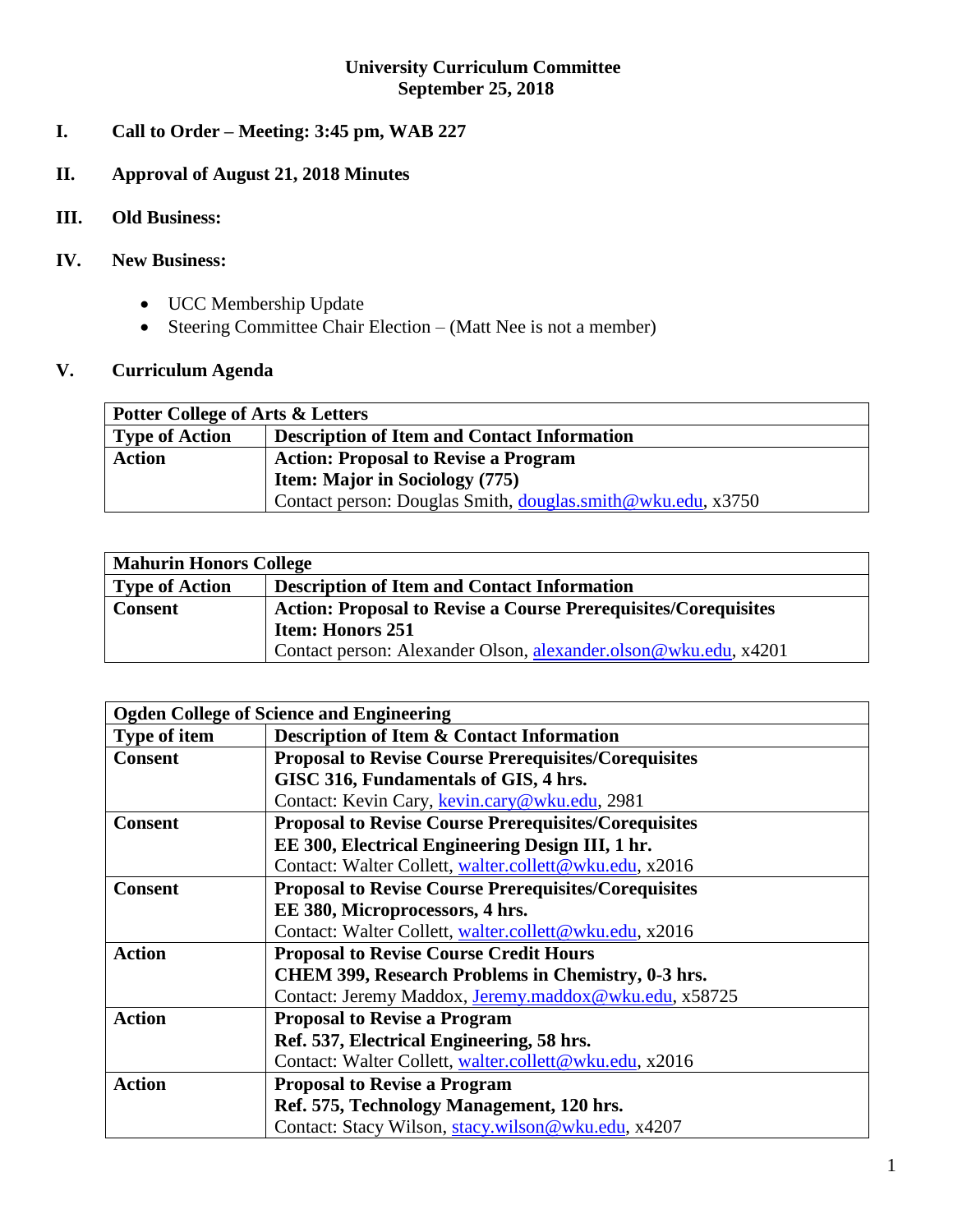#### **Section 1: Proponent Contact Information**

- **1.1** Name/Title: Douglas Clayton Smith / Department Head of Sociology
- **1.2** Email address: douglas.smith@wku.edu
- **1.3** Phone: 5-3750

#### **Section 2: Program Information**

- **2.1** Classification of Instructional Program (CIP) reference number: 775
- **2.2** Current Program title: Major in Sociology
- **2.3** Current total number of credits required in the program: 31

#### **Section 3: Proposed program revisions and rationales**

**3.1 First proposed revision**: Correction of error in Option 5. The required course for the option was inadvertently omitted in the last program revision. This restores it. This change is necessary for the concentration to be in CPE compliance.

**Section 4: Consultations:** N/A. This revision affects no other program or unit.

#### **Section 5: Proposed term for implementation:** Fall 2019.

#### **Section 6: Approval Flow Dates:**

**Sociology Department:** August 22, 2018 **Potter College Curriculum Committee:** September 6, 2018 **Undergraduate Curriculum Committee: University Senate:** 

#### **Section 7: Required Appendices: Current & proposed program descriptions:**

**7.1** On a separate page of its own, clearly list all of the requirements of the program as it currently exists, indicating any items being changed or deleted with **bold font, striking through and highlighting.**

**7.2** On another separate page of its own, using the exact same layout used in 7.1 above, clearly list all of the requirements of the proposed program, indicating all new or revised items with **bold font and highlighting.**

#### **7.1: Current Program Description**

The major in sociology requires a minimum of 31credit hours and leads to a Bachelor of Arts degree. At least half the total semester hours earned must be in upper-division courses (courses numbered 300- 499). A minor or second major is required.

Students may choose one of four thematic concentrations or they may choose a general major. Students may complete more than one concentration and in so doing have both appear on his or her transcript.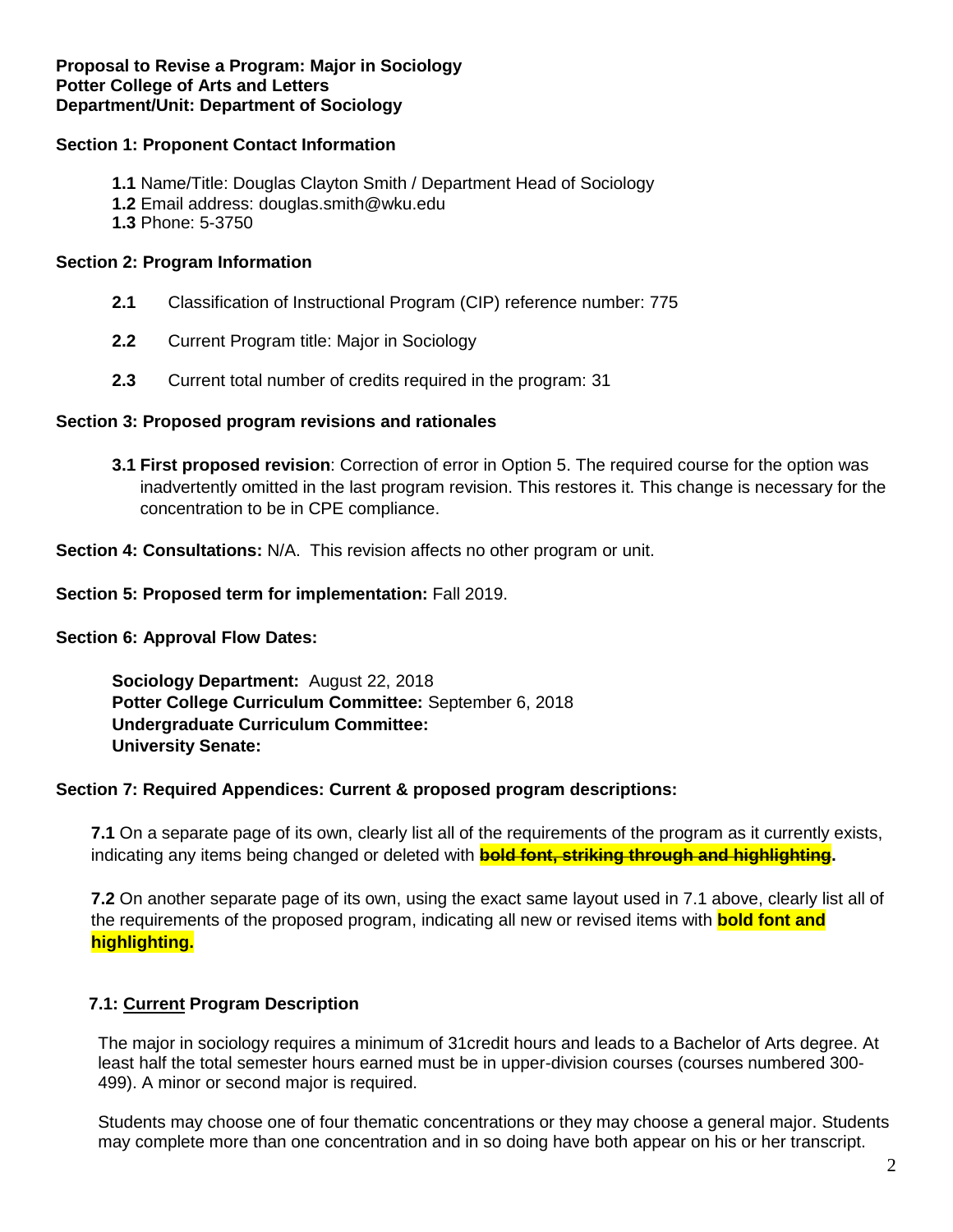However, a single elective cannot count toward completion of more than one concentration (e.g., a student may not count SOCL 362 toward the completion of both "Inequality and Social Change" concentration AND the "Family, Gender, and Sexuality" concentration).

| <b>Required courses for all options</b>             | <b>Credits</b> | <b>Notes</b> |
|-----------------------------------------------------|----------------|--------------|
| SOCL 100: Introductory Sociology                    | 3              |              |
| SOCL 300: Using Statistics in Sociology             | $\overline{3}$ |              |
| SOCL 302: Social Research Methods                   | $\overline{3}$ |              |
| SOCL 304: Sociological Theory:                      | $\overline{3}$ |              |
| Perspectives on Society                             |                |              |
| SOCL 499: Senior Seminar                            | 1              |              |
|                                                     |                |              |
| <b>Option 1: General Sociology major</b>            |                |              |
| Select one (1) of these two (2) courses             |                |              |
| SOCL 210: Interaction: Self in Society              | 3              |              |
| SOCL 240: Global Social Problems                    | $\overline{3}$ |              |
| Select five (5) elective courses from the following |                |              |
| SOCL 210: Interaction: Self in Society              | 3              |              |
| SOCL 220: Marriage and Family                       | $\overline{3}$ |              |
| SOCL 240: Global Social Problems                    | $\overline{3}$ |              |
| SOCL 245: Sociology of Popular Culture              | $\overline{3}$ |              |
| SOCL 260: Race and Ethnic Relations                 | $\overline{3}$ |              |
| SOCL 270: Introduction to Community,                | $\overline{3}$ |              |
| Environment, and Development                        |                |              |
| SOCL 310: Behavior in Small Groups                  | 3              |              |
| SOCL 312: Collective Behavior and                   | $\overline{3}$ |              |
| <b>Social Movements</b>                             |                |              |
| SOCL 322: Religion in Society                       | 3              |              |
| SOCL 324: Sociology of Sport                        | 3              |              |
| SOCL 342: Aging in Society                          | $\overline{3}$ |              |
| SOCL 345: Sociology of Popular Music                | $\overline{3}$ |              |
| SOCL 346: Special Topics                            | $\overline{3}$ |              |
| SOCL 350: Systems of Social Inequality              | $\overline{3}$ |              |
| SOCL 352: Technology, Work, and                     | $\overline{3}$ |              |
| Society                                             |                |              |
| SOCL 355: Sociology of Gender                       | 3              |              |
| SOCL 360: The Community in Rural and                | $\overline{3}$ |              |
| <b>Urban Settings</b>                               |                |              |
| SOCL 362: Social Institutions: Race,                | 3              |              |
| Class, and Gender                                   |                |              |
| SOCL 363: Population, Society, and                  | 3              |              |
| Development                                         |                |              |
| SOCL 372: Human-Wildlife Conflict                   | $\mathsf 3$    |              |
| SOCL 375: Diversity in American Society             | $\overline{3}$ |              |
| SOCL 376: Sociology of Globalization                | $\overline{3}$ |              |
| SOCL 402: Evaluation Research                       | $\overline{3}$ |              |
| SOCL 404: Qualitative Research Methods              | 3              |              |
| SOCL 408: Survey Applications                       | $\overline{3}$ |              |
| SOCL 410: Socialization                             | $\overline{3}$ |              |
| SOCL 440: Sociology of Health and                   | $\overline{3}$ |              |
| <b>Illness</b>                                      |                |              |
| SOCL 442: Sociology Research Project                | 3              |              |
| SOCL 450: Occupations & Professions                 |                |              |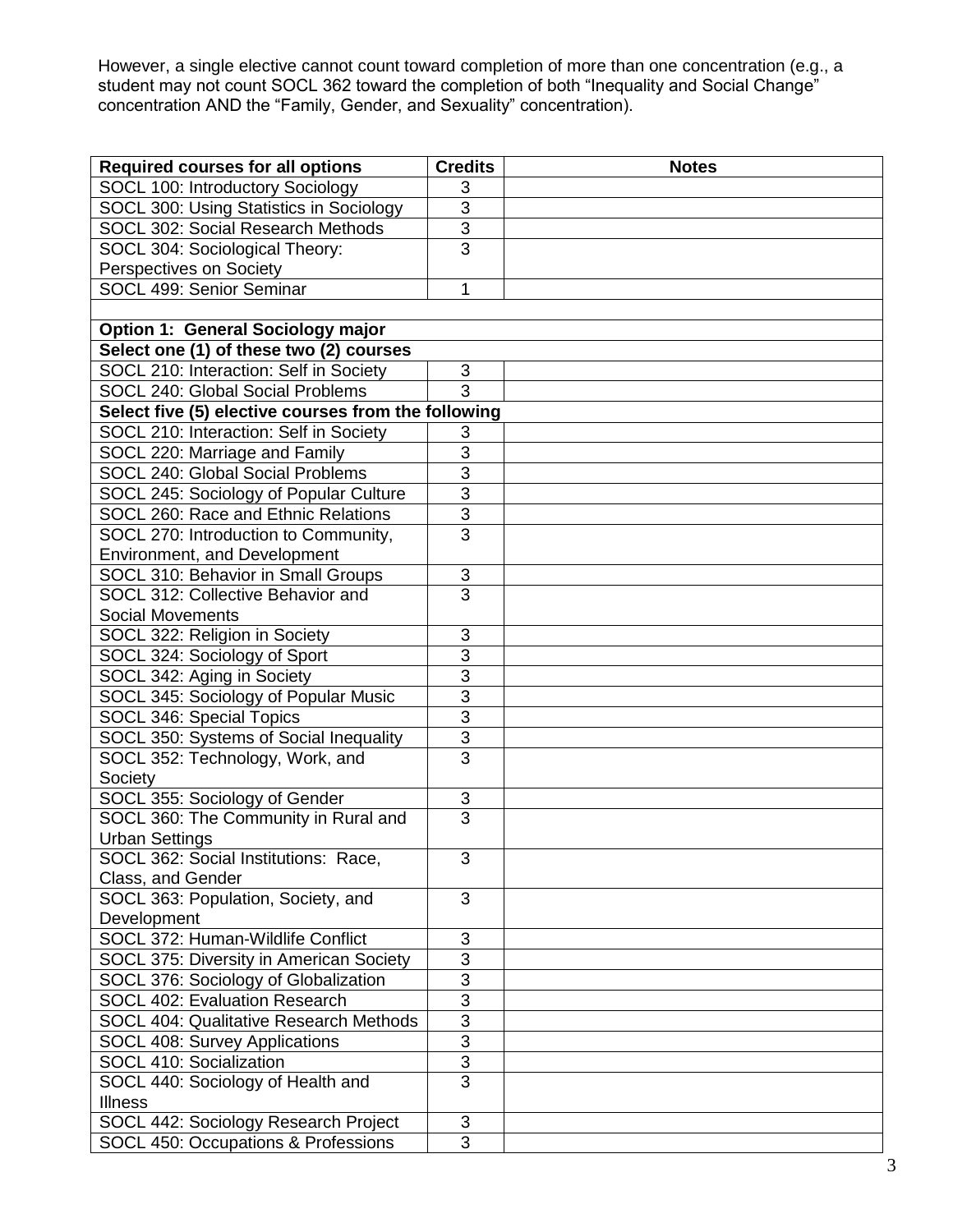| SOCL 452: Social Change                                                                    | 3               |  |
|--------------------------------------------------------------------------------------------|-----------------|--|
| SOCL 455: Theory and Practice of                                                           | 3               |  |
| <b>Community Development</b>                                                               |                 |  |
| SOCL 466: Gender, Family, and Society                                                      | 3               |  |
| SOCL 470: Environmental Sociology                                                          | $\overline{3}$  |  |
| SOCL 480: Sociology of Agri-Food                                                           | $\overline{3}$  |  |
| Systems                                                                                    |                 |  |
| SOCL 489: Sociology Study Abroad                                                           | $1 - 6$         |  |
| SOCL 494: Internship in Sociology                                                          | $1 - 6$         |  |
| SOCL 495: Directed Study                                                                   | 3               |  |
| SOCL 496: Directed Study                                                                   | $\overline{3}$  |  |
| No more than two (2) of the following courses can be used as part of the five (5) elective |                 |  |
| courses                                                                                    |                 |  |
| CRIM 330: Criminology                                                                      | 3               |  |
| CRIM 332: Juvenile Delinquency                                                             | 3               |  |
| CRIM 361: Race, Class, and Crime                                                           | $\overline{3}$  |  |
| CRIM 380: Penology                                                                         | 3               |  |
| CRIM 432: Sociology of Criminal Law                                                        | $\overline{3}$  |  |
| CRIM 434: Organized Crime                                                                  | 3               |  |
| CRIM 438: Victimology                                                                      | $\overline{3}$  |  |
| CRIM 446: Gender, Crime, and Justice                                                       | 3               |  |
| CRIM 447: Life-course Criminology                                                          | $\overline{3}$  |  |
| CRIM 448: International Justice & Crime                                                    | $\overline{3}$  |  |
| <b>CRIM 451: White Collar Crime</b>                                                        | 3               |  |
| SOCL 309: Social Deviance                                                                  | $\overline{3}$  |  |
| SOCL 359: Sexuality and Society                                                            | 3               |  |
| SOCL 389: Stigma and Society                                                               | $\overline{3}$  |  |
| SOCL 435: Family Violence                                                                  | $\overline{3}$  |  |
| <b>Total Required Credits</b>                                                              | $\overline{31}$ |  |
|                                                                                            |                 |  |
| Option 2: Sociology Major with concentration in Social Inequality and Justice              |                 |  |
| Select one (1) of these two (2) courses                                                    |                 |  |
| SOCL 350: Systems of Social Inequality                                                     | 3               |  |
| SOCL 362: Social Institutions: Race                                                        | 3               |  |
| Class, and Gender                                                                          |                 |  |
| Select three (3) from the following courses                                                |                 |  |
| SOCL 240: Global Social Problems                                                           | $\sqrt{3}$      |  |
| SOCL 260: Race and Ethnic Relations                                                        | $\overline{3}$  |  |
| SOCL 312: Collective Behavior and                                                          | $\overline{3}$  |  |
| <b>Social Movements</b>                                                                    |                 |  |
| SOCL 355: Sociology of Gender                                                              | 3               |  |
| CRIM 361: Race, Class, and Crime                                                           | 3               |  |
| SOCL 375: Diversity in American Society                                                    | $\overline{3}$  |  |
| SOCL 440: Sociology of Health and                                                          | $\overline{3}$  |  |
| <b>Illness</b>                                                                             |                 |  |
| CRIM 446: Gender, Crime, and Justice                                                       | 3               |  |
| SOCL 452: Social Change                                                                    | 3               |  |
| $\overline{3}$<br>SOCL 466: Gender, Family, and Society                                    |                 |  |
| Select 2 additional elective courses from the following                                    |                 |  |
| SOCL 210: Interaction: Self in Society                                                     | 3               |  |
| SOCL 220: Marriage and Family                                                              | $\overline{3}$  |  |
| SOCL 240: Global Social Problems                                                           | 3               |  |
| SOCL 245: Sociology of Popular Culture                                                     | $\overline{3}$  |  |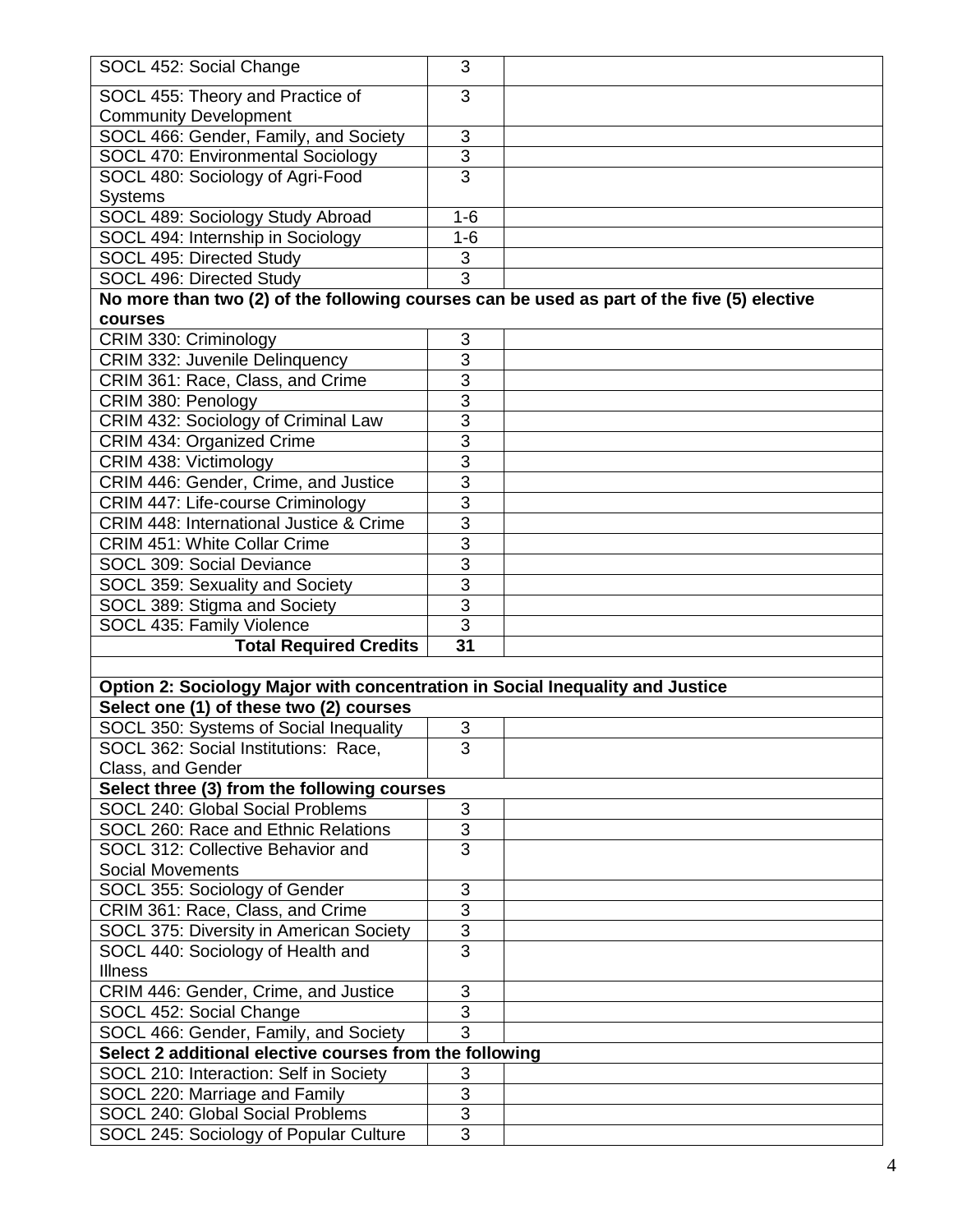| SOCL 260: Race and Ethnic Relations                                      | $\sqrt{3}$                   |  |
|--------------------------------------------------------------------------|------------------------------|--|
| SOCL 270: Introduction to Community,                                     | 3                            |  |
| Environment, and Development                                             |                              |  |
| SOCL 310: Behavior in Small Groups                                       | $\sqrt{3}$                   |  |
| SOCL 312: Collective Behavior and                                        | $\overline{3}$               |  |
| <b>Social Movements</b>                                                  |                              |  |
| SOCL 322: Religion in Society                                            | 3                            |  |
| SOCL 324: Sociology of Sport                                             | 3                            |  |
| SOCL 342: Aging in Society                                               | 3                            |  |
| SOCL 345: Sociology of Popular Music                                     | $\overline{3}$               |  |
|                                                                          |                              |  |
| SOCL 346: Special Topics                                                 | $\overline{3}$               |  |
| SOCL 350: Systems of Social Inequality                                   | $\overline{3}$               |  |
| SOCL 352: Technology, Work, and                                          | $\overline{3}$               |  |
| Society                                                                  |                              |  |
| SOCL 355: Sociology of Gender                                            | $\sqrt{3}$                   |  |
| SOCL 360: The Community in Rural and                                     | $\overline{3}$               |  |
| <b>Urban Settings</b>                                                    |                              |  |
| SOCL 362: Social Institutions: Race,                                     | 3                            |  |
| Class, and Gender                                                        |                              |  |
| SOCL 363: Population, Society, and                                       | 3                            |  |
| Development                                                              |                              |  |
| SOCL 372: Human-Wildlife Conflict                                        | 3                            |  |
| SOCL 375: Diversity in American Society                                  | $\overline{3}$               |  |
| SOCL 376: Sociology of Globalization                                     | $\overline{3}$               |  |
| SOCL 402: Evaluation Research                                            | 3                            |  |
| SOCL 404: Qualitative Research Methods                                   | $\overline{3}$               |  |
| SOCL 408: Survey Applications                                            | 3                            |  |
| SOCL 410: Socialization                                                  | $\overline{3}$               |  |
| SOCL 440: Sociology of Health and                                        | $\overline{3}$               |  |
| <b>Illness</b>                                                           |                              |  |
| SOCL 442: Sociology Research Project                                     | 3                            |  |
| SOCL 450: Occupations & Professions                                      | $\overline{3}$               |  |
| SOCL 452: Social Change                                                  | 3                            |  |
|                                                                          |                              |  |
| SOCL 455: Theory and Practice of                                         | 3                            |  |
| <b>Community Development</b>                                             |                              |  |
| SOCL 466: Gender, Family, and Society                                    | $\mathfrak{B}$               |  |
| SOCL 470: Environmental Sociology                                        | $\overline{3}$               |  |
| SOCL 480: Sociology of Agri-Food                                         | $\overline{3}$               |  |
| <b>Systems</b>                                                           |                              |  |
| SOCL 489: Sociology Study Abroad                                         | $1 - 6$                      |  |
| SOCL 494: Internship in Sociology                                        | $1-6$                        |  |
| SOCL 495: Directed Study                                                 | $\ensuremath{\mathsf{3}}$    |  |
| SOCL 496: Directed Study                                                 | $\overline{3}$               |  |
| No more than 2 of the following courses can be used as part of the major |                              |  |
|                                                                          |                              |  |
| CRIM 330: Criminology                                                    | $\sqrt{3}$<br>$\overline{3}$ |  |
| CRIM 332: Juvenile Delinquency                                           |                              |  |
| CRIM 361: Race, Class, and Crime                                         | $\overline{3}$               |  |
| CRIM 380: Penology                                                       | 3                            |  |
| CRIM 432: Sociology of Criminal Law                                      | $\overline{3}$               |  |
| CRIM 434: Organized Crime                                                | $\overline{3}$               |  |
| CRIM 438: Victimology                                                    | $\overline{3}$               |  |
| CRIM 446: Gender, Crime, and Justice                                     | $\overline{3}$               |  |
| CRIM 447: Life-course Criminology                                        | $\overline{3}$               |  |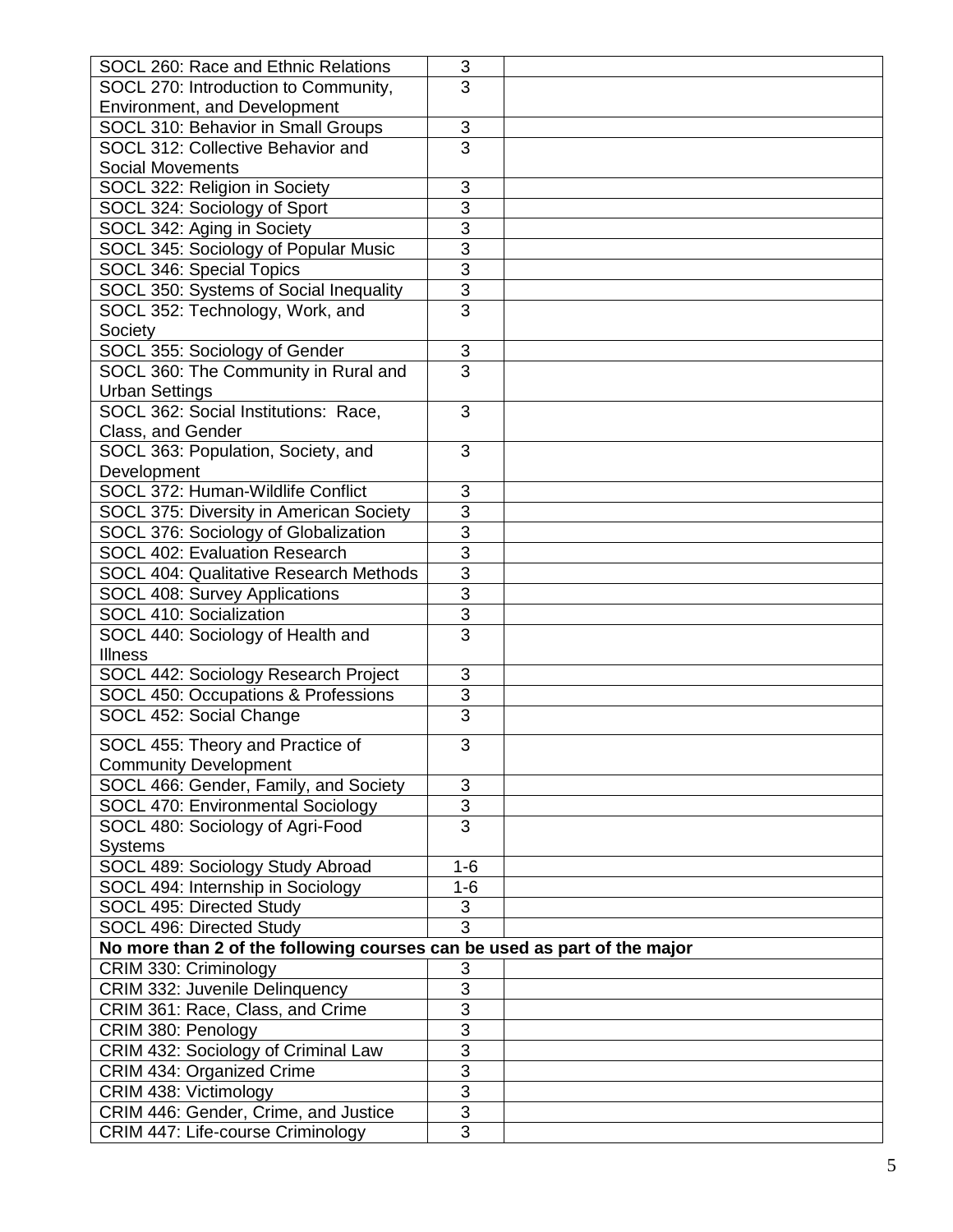| <b>CRIM 448: International Justice &amp; Crime</b>               | 3              |  |
|------------------------------------------------------------------|----------------|--|
| <b>CRIM 451: White Collar Crime</b>                              | 3              |  |
| SOCL 309: Social Deviance                                        | 3              |  |
| SOCL 359: Sexuality and Society                                  | $\overline{3}$ |  |
| SOCL 389: Stigma and Society                                     | $\overline{3}$ |  |
| SOCL 435: Family Violence                                        | $\overline{3}$ |  |
| <b>Total Required Credits</b>                                    | 31             |  |
|                                                                  |                |  |
| Option 3: Sociology Major with concentration in Research Methods |                |  |
| <b>Required course</b>                                           |                |  |
| SOCL 404: Qualitative Research Methods                           | 3              |  |
| Select two (2) from the following courses                        |                |  |
| SOCL 402: Evaluation Research                                    | 3              |  |
| SOCL 408: Survey Applications                                    | 3              |  |
| ANTH/FLK 399: Field Methods in                                   | $\overline{3}$ |  |
| Ethnography                                                      |                |  |
| <b>ECON 465: Regression Econometrics</b>                         | 3              |  |
| GISC 316: Fundamentals of GIS                                    | $\overline{3}$ |  |
| STAT 330: Introduction to Statistical                            | $\overline{3}$ |  |
| Software                                                         |                |  |
| Select three (3) additional elective                             |                |  |
| courses from the following                                       |                |  |
| SOCL 210: Interaction: Self in Society                           | 3              |  |
| SOCL 220: Marriage and Family                                    | 3              |  |
| SOCL 240: Global Social Problems                                 | $\overline{3}$ |  |
| SOCL 245: Sociology of Popular Culture                           | $\overline{3}$ |  |
| SOCL 260: Race and Ethnic Relations                              | $\overline{3}$ |  |
| SOCL 270: Introduction to Community,                             | $\overline{3}$ |  |
| Environment, and Development                                     |                |  |
| SOCL 310: Behavior in Small Groups                               | $\sqrt{3}$     |  |
| SOCL 312: Collective Behavior and                                | $\overline{3}$ |  |
| <b>Social Movements</b>                                          |                |  |
| SOCL 322: Religion in Society                                    | 3              |  |
| SOCL 324: Sociology of Sport                                     | $\overline{3}$ |  |
| SOCL 342: Aging in Society                                       | 3              |  |
| SOCL 345: Sociology of Popular Music                             | 3              |  |
| SOCL 346: Special Topics                                         | $\overline{3}$ |  |
| SOCL 350: Systems of Social Inequality                           | 3              |  |
| SOCL 352: Technology, Work, and                                  | $\overline{3}$ |  |
| Society                                                          |                |  |
| SOCL 355: Sociology of Gender                                    | 3              |  |
| SOCL 360: The Community in Rural and                             | $\overline{3}$ |  |
| <b>Urban Settings</b>                                            |                |  |
| SOCL 362: Social Institutions: Race,                             | 3              |  |
| Class, and Gender                                                |                |  |
| SOCL 363: Population, Society, and                               | 3              |  |
| Development                                                      |                |  |
| SOCL 372: Human-Wildlife Conflict                                | 3              |  |
| SOCL 375: Diversity in American Society                          | 3              |  |
| SOCL 376: Sociology of Globalization                             | $\overline{3}$ |  |
| <b>SOCL 402: Evaluation Research</b>                             | $\overline{3}$ |  |
| SOCL 408: Survey Applications                                    | $\overline{3}$ |  |
| SOCL 410: Socialization                                          | 3              |  |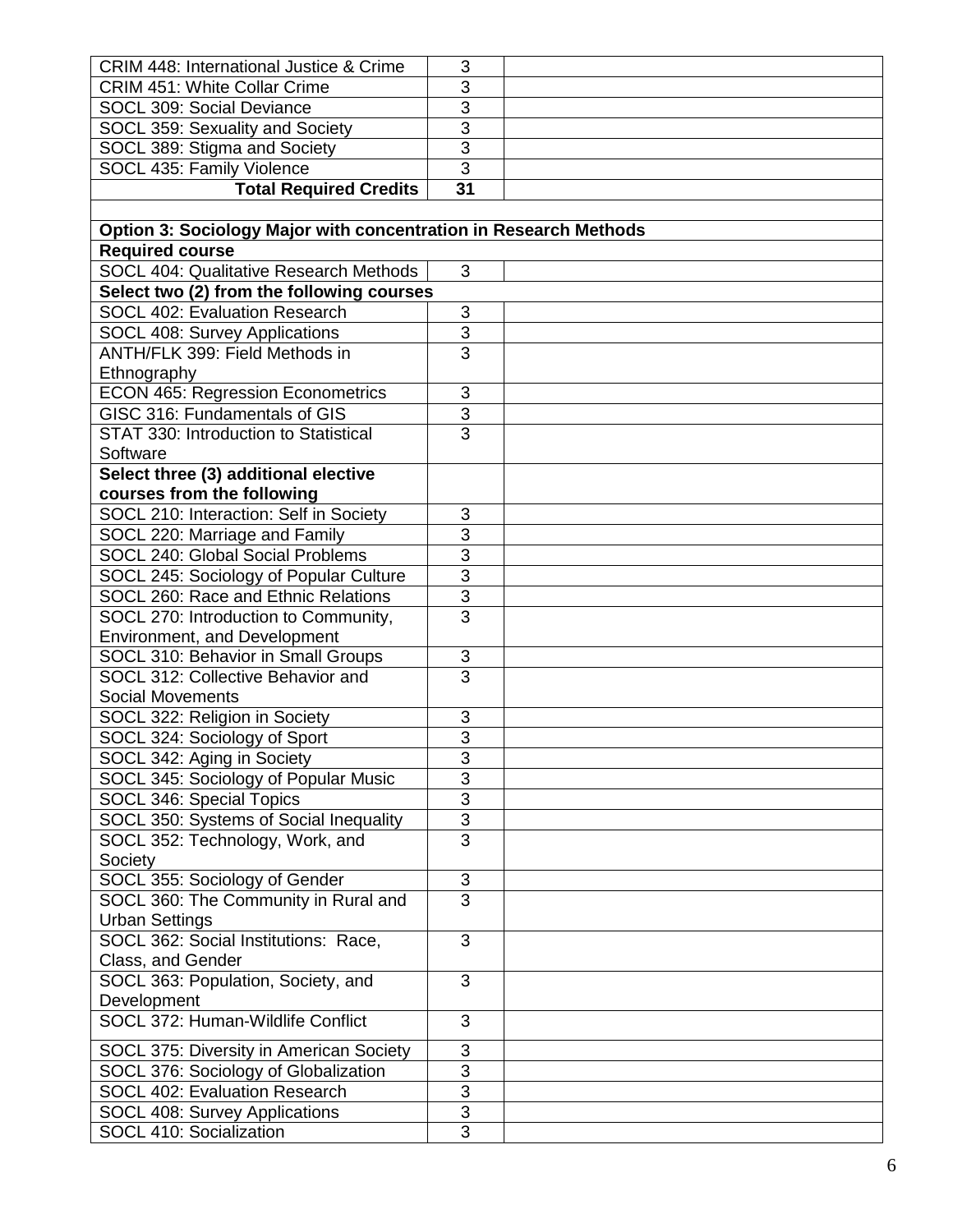| SOCL 440: Sociology of Health and                                                       | 3                         |  |  |  |  |
|-----------------------------------------------------------------------------------------|---------------------------|--|--|--|--|
| <b>Illness</b>                                                                          |                           |  |  |  |  |
| SOCL 442: Sociology Research Project                                                    |                           |  |  |  |  |
| SOCL 450: Occupations & Professions                                                     | 3                         |  |  |  |  |
| SOCL 452: Social Change                                                                 | 3                         |  |  |  |  |
| SOCL 455: Theory and Practice of                                                        | 3                         |  |  |  |  |
| <b>Community Development</b>                                                            |                           |  |  |  |  |
| SOCL 466: Gender, Family, and Society                                                   | 3                         |  |  |  |  |
| SOCL 470: Environmental Sociology                                                       | $\overline{3}$            |  |  |  |  |
| SOCL 480: Sociology of Agri-Food                                                        | $\overline{3}$            |  |  |  |  |
| <b>Systems</b>                                                                          |                           |  |  |  |  |
| SOCL 489: Sociology Study Abroad                                                        | $1 - 6$                   |  |  |  |  |
| SOCL 494: Internship in Sociology                                                       | $1-6$                     |  |  |  |  |
| SOCL 495: Directed Study                                                                | 3                         |  |  |  |  |
| SOCL 496: Directed Study                                                                | $\overline{3}$            |  |  |  |  |
| No more than 2 of the following                                                         |                           |  |  |  |  |
| courses can be used as part of the                                                      |                           |  |  |  |  |
| major                                                                                   |                           |  |  |  |  |
| CRIM 330: Criminology                                                                   | 3                         |  |  |  |  |
| CRIM 332: Juvenile Delinquency                                                          | 3                         |  |  |  |  |
| CRIM 361: Race, Class, and Crime                                                        | $\overline{3}$            |  |  |  |  |
| CRIM 380: Penology                                                                      | 3                         |  |  |  |  |
| CRIM 432: Sociology of Criminal Law                                                     | 3                         |  |  |  |  |
| CRIM 434: Organized Crime                                                               | 3                         |  |  |  |  |
| CRIM 438: Victimology                                                                   | 3                         |  |  |  |  |
| CRIM 446: Gender, Crime, and Justice                                                    | $\overline{3}$            |  |  |  |  |
| CRIM 447: Life-course Criminology                                                       | 3                         |  |  |  |  |
| CRIM 448: International Justice & Crime                                                 | $\overline{3}$            |  |  |  |  |
| <b>CRIM 451: White Collar Crime</b>                                                     | 3                         |  |  |  |  |
| SOCL 309: Social Deviance                                                               | 3                         |  |  |  |  |
| SOCL 359: Sexuality and Society                                                         | 3                         |  |  |  |  |
| SOCL 389: Stigma and Society                                                            | $\overline{3}$            |  |  |  |  |
| SOCL 435: Family Violence                                                               | 3                         |  |  |  |  |
| <b>Total Required Credits</b>                                                           | 31                        |  |  |  |  |
|                                                                                         |                           |  |  |  |  |
| Option 4: Sociology Major with concentration in Community, Environment, and Development |                           |  |  |  |  |
| <b>Required course</b>                                                                  |                           |  |  |  |  |
| SOCL 270: Introduction to Community,                                                    | 3                         |  |  |  |  |
| Environment, and Development                                                            |                           |  |  |  |  |
| Select three (3) from the following courses                                             |                           |  |  |  |  |
| SOCL 240: Global Social Problems                                                        | $\ensuremath{\mathsf{3}}$ |  |  |  |  |
| SOCL 312: Collective Behavior and                                                       | $\overline{3}$            |  |  |  |  |
| <b>Social Movements</b>                                                                 |                           |  |  |  |  |
| SOCL 350: Systems of Social Inequality                                                  | 3                         |  |  |  |  |
| SOCL 360: The Community in Rural and                                                    | 3                         |  |  |  |  |
| <b>Urban Settings</b>                                                                   |                           |  |  |  |  |
| SOCL 363: Population, Society, and                                                      | 3                         |  |  |  |  |
| Development                                                                             |                           |  |  |  |  |
| SOCL 372: Human-Wildlife Conflict                                                       | 3                         |  |  |  |  |
| SOCL 376: Sociology of Globalization                                                    | 3                         |  |  |  |  |
| SOCL 452: Social Change                                                                 | 3                         |  |  |  |  |
| SOCL 455: Theory and Practice of                                                        | 3                         |  |  |  |  |
| <b>Community Development</b>                                                            |                           |  |  |  |  |
| SOCL 470: Environmental Sociology                                                       | 3                         |  |  |  |  |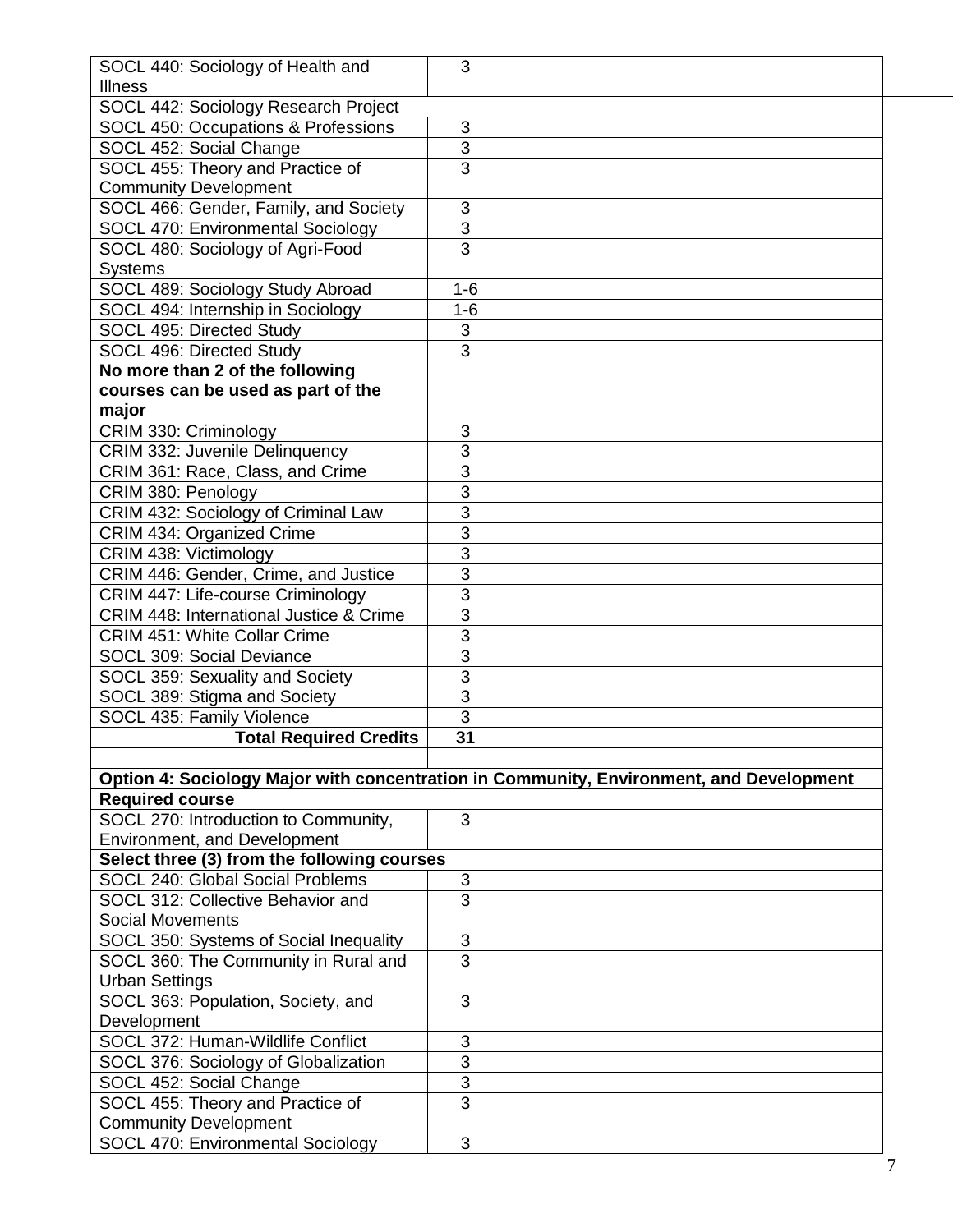| SOCL 480: Sociology of Agri-Food                                         | 3                            |  |  |  |
|--------------------------------------------------------------------------|------------------------------|--|--|--|
| <b>Systems</b>                                                           |                              |  |  |  |
| Select 2 additional elective courses from the following                  |                              |  |  |  |
| SOCL 210: Interaction: Self in Society                                   | 3                            |  |  |  |
| SOCL 220: Marriage and Family                                            | $\overline{3}$               |  |  |  |
| SOCL 240: Global Social Problems                                         | $\overline{3}$               |  |  |  |
| SOCL 245: Sociology of Popular Culture                                   | $\overline{3}$               |  |  |  |
| SOCL 260: Race and Ethnic Relations                                      | 3                            |  |  |  |
| SOCL 310: Behavior in Small Groups                                       | $\overline{3}$               |  |  |  |
| SOCL 312: Collective Behavior and                                        | $\overline{3}$               |  |  |  |
| <b>Social Movements</b>                                                  |                              |  |  |  |
| SOCL 322: Religion in Society                                            | 3                            |  |  |  |
| SOCL 324: Sociology of Sport                                             | 3                            |  |  |  |
| SOCL 342: Aging in Society                                               | $\overline{3}$               |  |  |  |
|                                                                          | $\overline{3}$               |  |  |  |
| SOCL 345: Sociology of Popular Music                                     | $\overline{3}$               |  |  |  |
| SOCL 346: Special Topics                                                 |                              |  |  |  |
| SOCL 350: Systems of Social Inequality                                   | $\overline{3}$               |  |  |  |
| SOCL 352: Technology, Work, and                                          | 3                            |  |  |  |
| Society                                                                  |                              |  |  |  |
| SOCL 355: Sociology of Gender                                            | $\sqrt{3}$                   |  |  |  |
| SOCL 360: The Community in Rural and                                     | $\overline{3}$               |  |  |  |
| <b>Urban Settings</b>                                                    |                              |  |  |  |
| SOCL 362: Social Institutions: Race,                                     | 3                            |  |  |  |
| Class, and Gender                                                        |                              |  |  |  |
| SOCL 363: Population, Society, and                                       | $\overline{3}$               |  |  |  |
| Development                                                              |                              |  |  |  |
| SOCL 372: Human-Wildlife Conflict                                        | 3                            |  |  |  |
| SOCL 375: Diversity in American Society                                  | $\overline{3}$               |  |  |  |
| SOCL 376: Sociology of Globalization                                     | $\overline{3}$               |  |  |  |
| SOCL 402: Evaluation Research                                            | $\overline{3}$               |  |  |  |
| <b>SOCL 404: Qualitative Research Methods</b>                            | $\overline{3}$               |  |  |  |
| <b>SOCL 408: Survey Applications</b>                                     | $\overline{3}$               |  |  |  |
| SOCL 410: Socialization                                                  | $\overline{3}$               |  |  |  |
| SOCL 440: Sociology of Health and                                        | $\overline{3}$               |  |  |  |
| <b>Illness</b>                                                           |                              |  |  |  |
| SOCL 442: Sociology Research Project                                     | 3                            |  |  |  |
| SOCL 450: Occupations & Professions                                      | $\overline{3}$               |  |  |  |
| SOCL 452: Social Change                                                  | $\overline{3}$               |  |  |  |
| SOCL 455: Theory and Practice of                                         | 3                            |  |  |  |
| <b>Community Development</b>                                             |                              |  |  |  |
| SOCL 466: Gender, Family, and Society                                    | 3                            |  |  |  |
| SOCL 470: Environmental Sociology                                        | 3                            |  |  |  |
| SOCL 480: Sociology of Agri-Food                                         | $\overline{3}$               |  |  |  |
| <b>Systems</b>                                                           |                              |  |  |  |
|                                                                          |                              |  |  |  |
| SOCL 489: Sociology Study Abroad                                         | $1 - 6$<br>$1 - 6$           |  |  |  |
| SOCL 494: Internship in Sociology                                        |                              |  |  |  |
| SOCL 495: Directed Study                                                 | $\sqrt{3}$<br>$\overline{3}$ |  |  |  |
| SOCL 496: Directed Study                                                 |                              |  |  |  |
| No more than 2 of the following courses can be used as part of the major |                              |  |  |  |
| CRIM 330: Criminology                                                    | $\ensuremath{\mathsf{3}}$    |  |  |  |
| CRIM 332: Juvenile Delinquency                                           | $\overline{3}$               |  |  |  |
| CRIM 361: Race, Class, and Crime                                         | $\overline{3}$               |  |  |  |
| CRIM 380: Penology                                                       | 3                            |  |  |  |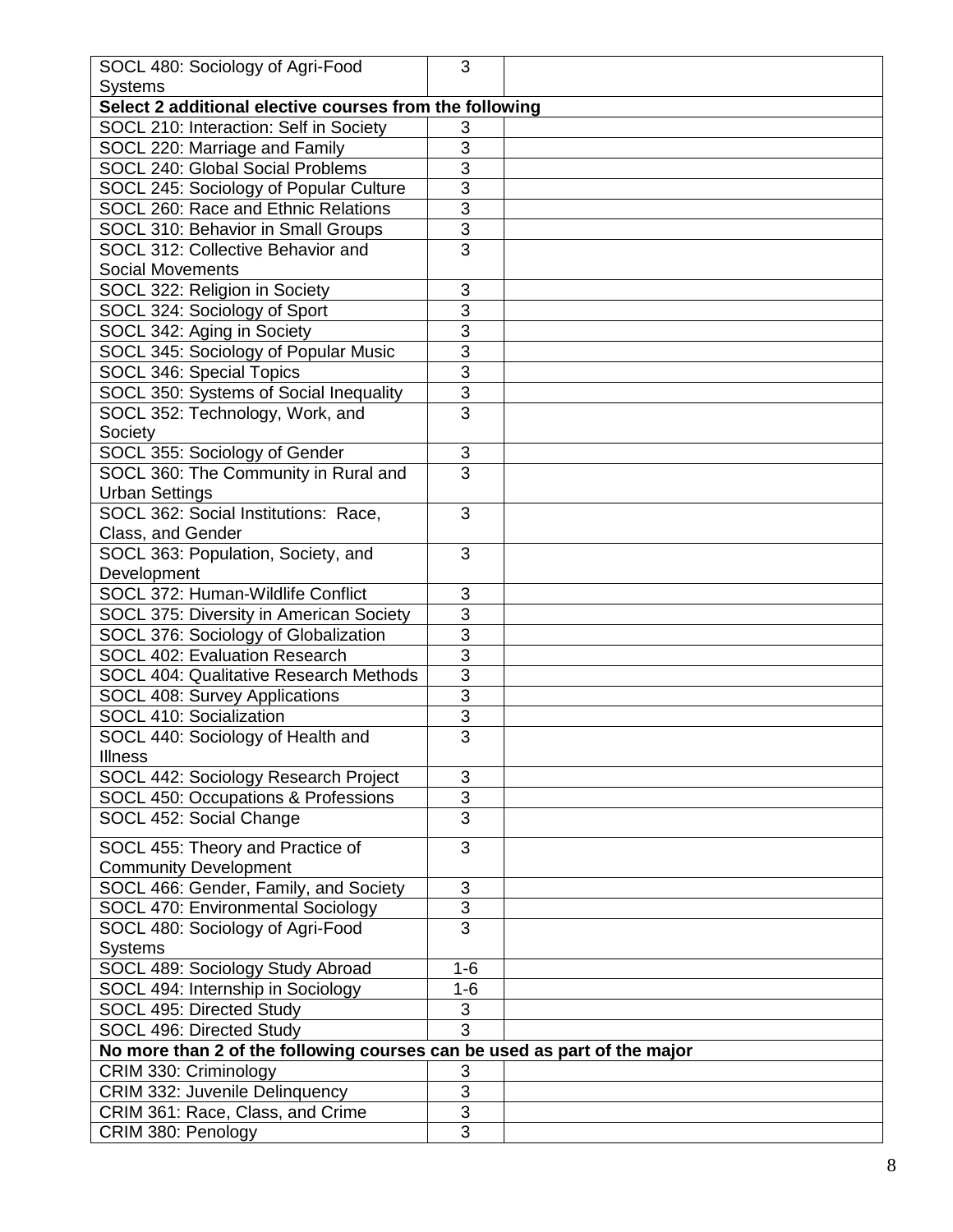| CRIM 432: Sociology of Criminal Law                                           | 3              |  |
|-------------------------------------------------------------------------------|----------------|--|
| CRIM 434: Organized Crime                                                     | 3              |  |
| CRIM 438: Victimology                                                         | $\overline{3}$ |  |
| CRIM 446: Gender, Crime, and Justice                                          | 3              |  |
| CRIM 447: Life-course Criminology                                             | $\overline{3}$ |  |
| <b>CRIM 448: International Justice &amp; Crime</b>                            | $\overline{3}$ |  |
| <b>CRIM 451: White Collar Crime</b>                                           | $\overline{3}$ |  |
| SOCL 309: Social Deviance                                                     | 3              |  |
| SOCL 359: Sexuality and Society                                               | $\overline{3}$ |  |
| SOCL 389: Stigma and Society                                                  | 3              |  |
| SOCL 435: Family Violence                                                     | $\overline{3}$ |  |
| <b>Total Required Credits</b>                                                 | 31             |  |
|                                                                               |                |  |
| Option 5: Sociology major with concentration in Family, Gender, and Sexuality |                |  |
| <b>Required course</b>                                                        |                |  |
|                                                                               |                |  |
| Select three (3) from the following courses                                   |                |  |
| SOCL 342: Aging in Society                                                    | 3              |  |
| SOCL 355: Sociology of Gender                                                 | 3              |  |
| SOCL 359: Sexuality and Society                                               | 3              |  |
| SOCL 362: Social Institutions: Race,                                          | 3              |  |
| Class, and Gender                                                             |                |  |
| SOCL 410: Socialization                                                       | 3              |  |
| SOCL 435: Family Violence                                                     | 3              |  |
| CRIM 446: Gender, Crime, and Justice                                          | $\overline{3}$ |  |
| SOCL 466: Gender, Family, and Society                                         | $\overline{3}$ |  |
| Select two (2) elective courses from the following                            |                |  |
| SOCL 210: Interaction: Self in Society                                        | 3              |  |
| SOCL 240: Global Social Problems                                              | $\overline{3}$ |  |
| SOCL 245: Sociology of Popular Culture                                        | 3              |  |
| SOCL 260: Race and Ethnic Relations                                           | 3              |  |
| SOCL 270: Introduction to Community,                                          | $\overline{3}$ |  |
| Environment, and Development                                                  |                |  |
| SOCL 310: Behavior in Small Groups                                            | 3              |  |
| SOCL 312: Collective Behavior and                                             | 3              |  |
| <b>Social Movements</b>                                                       |                |  |
| SOCL 322: Religion in Society                                                 | 3              |  |
| SOCL 324: Sociology of Sport                                                  | 3              |  |
| SOCL 342: Aging in Society                                                    | $\overline{3}$ |  |
| SOCL 345: Sociology of Popular Music                                          | $\overline{3}$ |  |
| SOCL 346: Special Topics                                                      | $\overline{3}$ |  |
| SOCL 350: Systems of Social Inequality                                        | 3              |  |
| SOCL 352: Technology, Work, and                                               | $\overline{3}$ |  |
| Society                                                                       |                |  |
| SOCL 355: Sociology of Gender                                                 | $\sqrt{3}$     |  |
| SOCL 360: The Community in Rural and                                          | $\overline{3}$ |  |
| <b>Urban Settings</b>                                                         |                |  |
| SOCL 362: Social Institutions: Race,                                          | 3              |  |
| Class, and Gender                                                             |                |  |
| SOCL 363: Population, Society, and                                            | 3              |  |
| Development                                                                   |                |  |
| SOCL 372: Human-Wildlife Conflict                                             | $\mathfrak{B}$ |  |
| SOCL 375: Diversity in American Society                                       | $\overline{3}$ |  |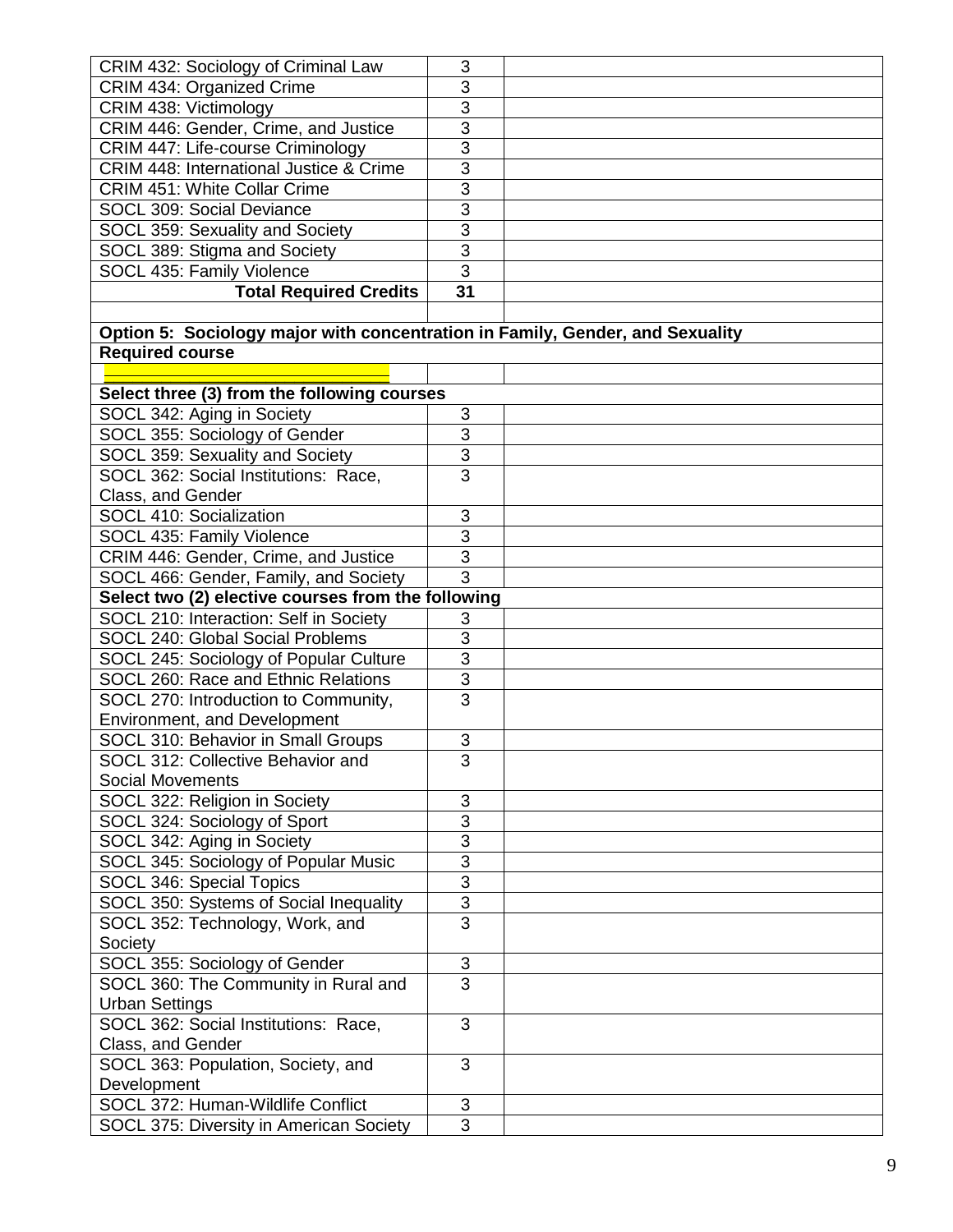| SOCL 376: Sociology of Globalization                                           | 3              |  |
|--------------------------------------------------------------------------------|----------------|--|
| SOCL 402: Evaluation Research                                                  | $\overline{3}$ |  |
| <b>SOCL 404: Qualitative Research Methods</b>                                  | $\overline{3}$ |  |
| <b>SOCL 408: Survey Applications</b>                                           | $\overline{3}$ |  |
| SOCL 410: Socialization                                                        | $\overline{3}$ |  |
| SOCL 440: Sociology of Health and                                              | $\overline{3}$ |  |
| <b>Illness</b>                                                                 |                |  |
| SOCL 442: Sociology Research Project                                           | $\mathsf 3$    |  |
| SOCL 450: Occupations & Professions                                            | $\overline{3}$ |  |
| SOCL 452: Social Change                                                        | $\overline{3}$ |  |
| SOCL 455: Theory and Practice of                                               | 3              |  |
| <b>Community Development</b>                                                   |                |  |
| SOCL 466: Gender, Family, and Society                                          | 3              |  |
| SOCL 470: Environmental Sociology                                              | $\overline{3}$ |  |
| SOCL 480: Sociology of Agri-Food                                               | $\overline{3}$ |  |
| <b>Systems</b>                                                                 |                |  |
| SOCL 489: Sociology Study Abroad                                               | $1 - 6$        |  |
| SOCL 494: Internship in Sociology                                              | $1-6$          |  |
| SOCL 495: Directed Study                                                       | 3              |  |
| SOCL 496: Directed Study                                                       | $\overline{3}$ |  |
| No more than two (2) of the following courses can be used as part of the major |                |  |
| CRIM 330: Criminology                                                          | 3              |  |
| CRIM 332: Juvenile Delinquency                                                 | 3              |  |
| CRIM 361: Race, Class, and Crime                                               | $\overline{3}$ |  |
| CRIM 380: Penology                                                             | $\overline{3}$ |  |
| CRIM 432: Sociology of Criminal Law                                            | $\overline{3}$ |  |
| <b>CRIM 434: Organized Crime</b>                                               | $\overline{3}$ |  |
| CRIM 438: Victimology                                                          | 3              |  |
| CRIM 446: Gender, Crime, and Justice                                           | $\overline{3}$ |  |
| CRIM 447: Life-course Criminology                                              | $\overline{3}$ |  |
| CRIM 448: International Justice & Crime                                        | $\overline{3}$ |  |
| <b>CRIM 451: White Collar Crime</b>                                            | $\overline{3}$ |  |
| SOCL 309: Social Deviance                                                      | $\overline{3}$ |  |
| SOCL 359: Sexuality and Society                                                | 3              |  |
| SOCL 389: Stigma and Society                                                   | $\overline{3}$ |  |
| SOCL 435: Family Violence                                                      | $\overline{3}$ |  |
| <b>Total Required Credits</b>                                                  | 31             |  |

#### **7.2: Proposed Program Description**

The major in sociology requires a minimum of 31credit hours and leads to a Bachelor of Arts degree. At least half the total semester hours earned must be in upper-division courses (courses numbered 300-499). A minor or second major is required.

Students may choose one of four thematic concentrations or they may choose a general major. Students may complete more than one concentration and in so doing have both appear on his or her transcript. However, a single elective cannot count toward completion of more than one concentration (e.g., a student may not count SOCL 362 toward the completion of both "Inequality and Social Change" concentration AND the "Family, Gender, and Sexuality" concentration).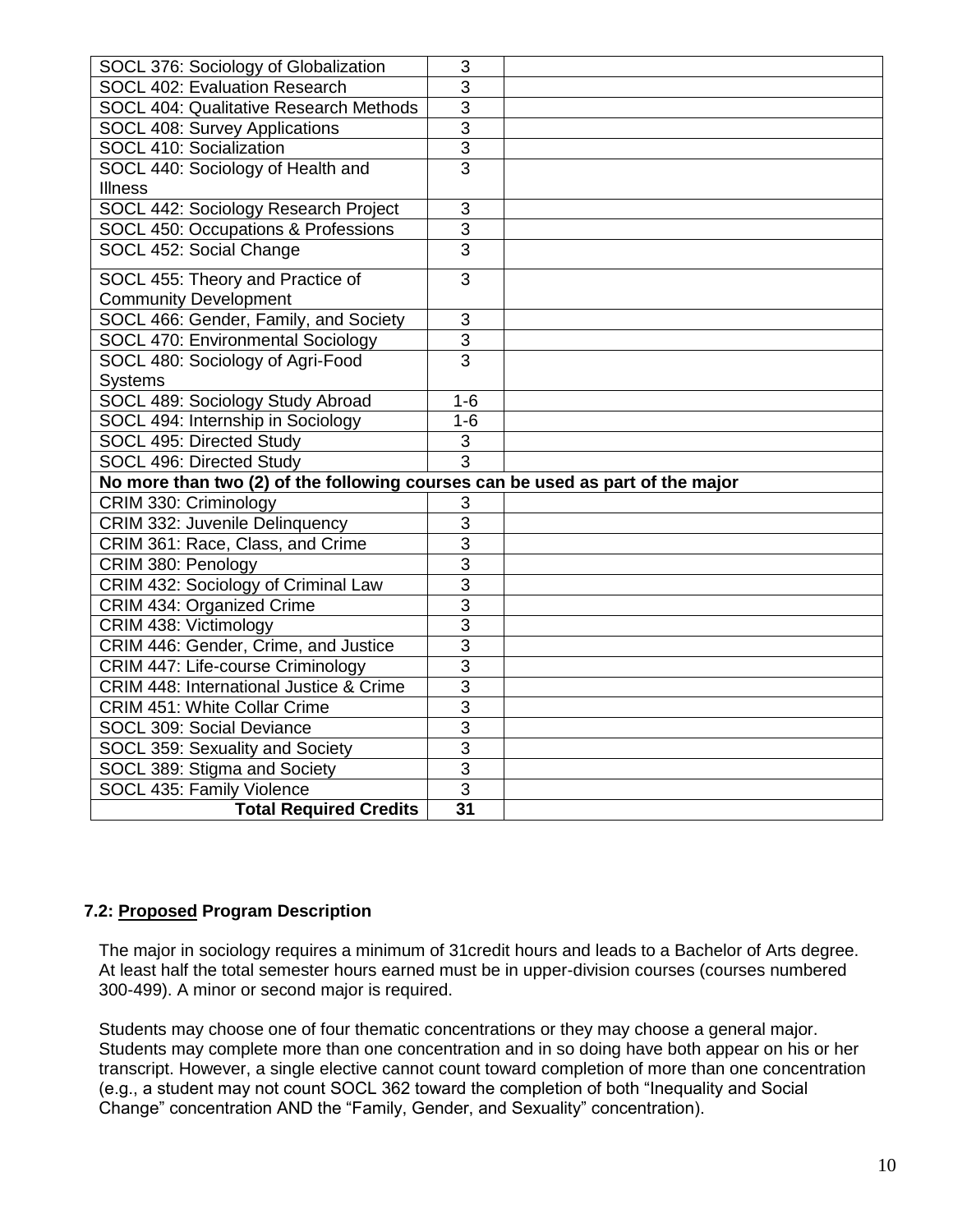| <b>Required courses for all options</b>             | <b>Credits</b> | <b>Notes</b> |
|-----------------------------------------------------|----------------|--------------|
| <b>SOCL 100: Introductory Sociology</b>             | 3              |              |
| SOCL 300: Using Statistics in Sociology             | 3              |              |
| SOCL 302: Social Research Methods                   | 3              |              |
| SOCL 304: Sociological Theory:                      | $\overline{3}$ |              |
| Perspectives on Society                             |                |              |
| SOCL 499: Senior Seminar                            | 1              |              |
|                                                     |                |              |
| <b>Option 1: General Sociology major</b>            |                |              |
| Select one (1) of these two (2) courses             |                |              |
| SOCL 210: Interaction: Self in Society              | 3              |              |
| <b>SOCL 240: Global Social Problems</b>             | $\overline{3}$ |              |
| Select five (5) elective courses from the following |                |              |
| SOCL 210: Interaction: Self in Society              | 3              |              |
| SOCL 220: Marriage and Family                       | 3              |              |
| SOCL 240: Global Social Problems                    | $\overline{3}$ |              |
| SOCL 245: Sociology of Popular Culture              | $\overline{3}$ |              |
| SOCL 260: Race and Ethnic Relations                 | $\overline{3}$ |              |
| SOCL 270: Introduction to Community,                | $\overline{3}$ |              |
| Environment, and Development                        |                |              |
| SOCL 310: Behavior in Small Groups                  | 3              |              |
| SOCL 312: Collective Behavior and                   | $\overline{3}$ |              |
| <b>Social Movements</b>                             |                |              |
| SOCL 322: Religion in Society                       | 3              |              |
| SOCL 324: Sociology of Sport                        | 3              |              |
| SOCL 342: Aging in Society                          | 3              |              |
| SOCL 345: Sociology of Popular Music                | $\overline{3}$ |              |
| SOCL 346: Special Topics                            | $\overline{3}$ |              |
| SOCL 350: Systems of Social Inequality              | $\frac{3}{3}$  |              |
| SOCL 352: Technology, Work, and                     |                |              |
| Society                                             |                |              |
| SOCL 355: Sociology of Gender                       | $\mathbf{3}$   |              |
| SOCL 360: The Community in Rural and                | $\overline{3}$ |              |
| <b>Urban Settings</b>                               |                |              |
| SOCL 362: Social Institutions: Race,                | 3              |              |
| Class, and Gender                                   |                |              |
| SOCL 363: Population, Society, and                  | 3              |              |
| Development                                         |                |              |
| SOCL 372: Human-Wildlife Conflict                   | 3              |              |
| SOCL 375: Diversity in American Society             | $\overline{3}$ |              |
| SOCL 376: Sociology of Globalization                | 3              |              |
| <b>SOCL 402: Evaluation Research</b>                | $\overline{3}$ |              |
| <b>SOCL 404: Qualitative Research Methods</b>       | 3              |              |
| SOCL 408: Survey Applications                       | $\overline{3}$ |              |
| SOCL 410: Socialization                             | $\overline{3}$ |              |
| SOCL 440: Sociology of Health and                   | $\overline{3}$ |              |
| Illness                                             |                |              |
| SOCL 442: Sociology Research Project                | 3              |              |
| SOCL 450: Occupations & Professions                 | 3              |              |
| SOCL 452: Social Change                             | 3              |              |
| SOCL 455: Theory and Practice of                    | $\overline{3}$ |              |
| <b>Community Development</b>                        |                |              |
| SOCL 466: Gender, Family, and Society               | 3              |              |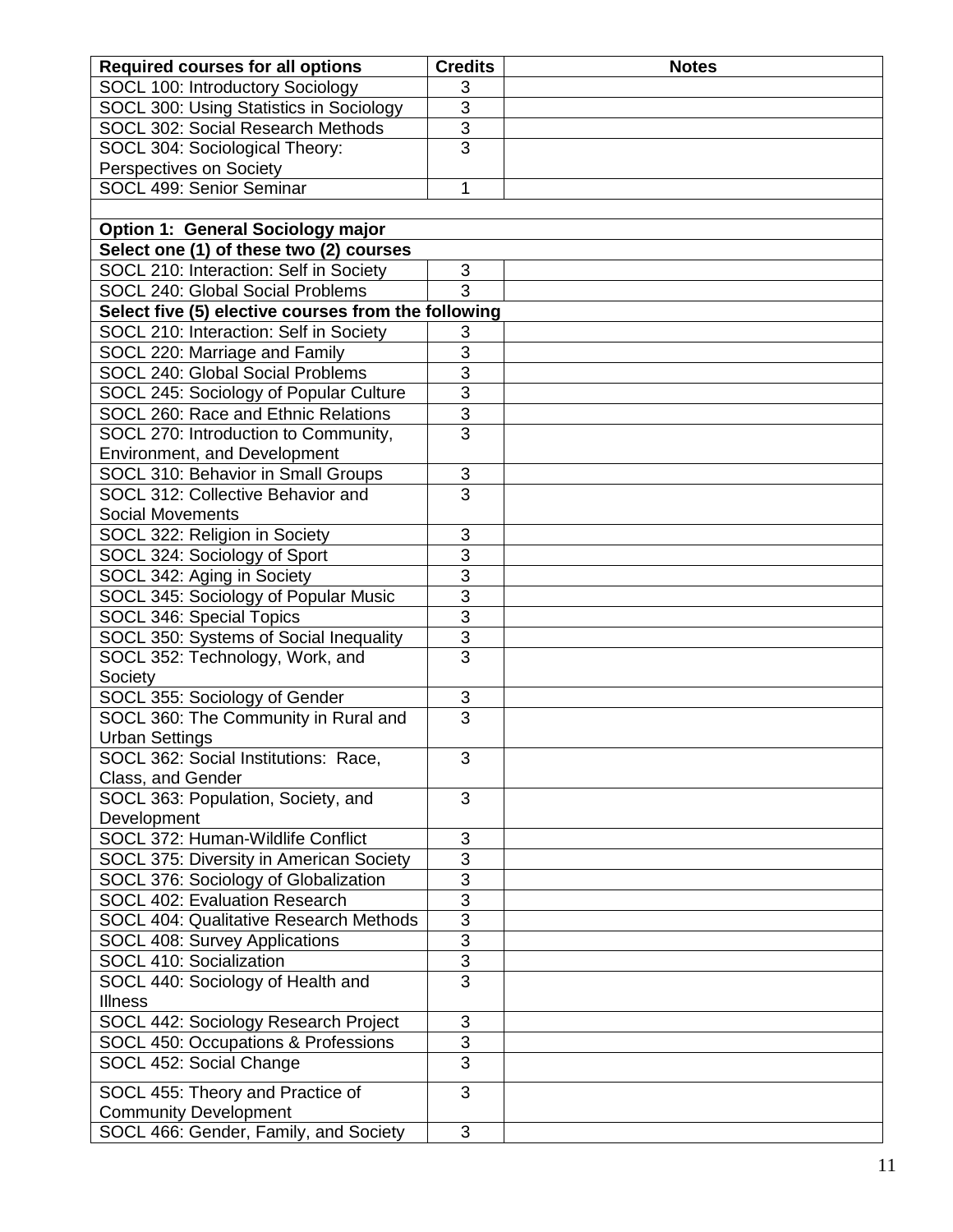| SOCL 470: Environmental Sociology                                                          | 3                                |  |
|--------------------------------------------------------------------------------------------|----------------------------------|--|
| SOCL 480: Sociology of Agri-Food                                                           | 3                                |  |
| <b>Systems</b>                                                                             |                                  |  |
| SOCL 489: Sociology Study Abroad                                                           | $1 - 6$                          |  |
| SOCL 494: Internship in Sociology                                                          | $1-6$                            |  |
| SOCL 495: Directed Study                                                                   | 3                                |  |
| SOCL 496: Directed Study                                                                   | $\overline{3}$                   |  |
| No more than two (2) of the following courses can be used as part of the five (5) elective |                                  |  |
| courses                                                                                    |                                  |  |
| CRIM 330: Criminology                                                                      | 3                                |  |
| CRIM 332: Juvenile Delinquency                                                             | $\overline{3}$                   |  |
| CRIM 361: Race, Class, and Crime                                                           | $\overline{3}$                   |  |
| CRIM 380: Penology                                                                         | $\overline{3}$                   |  |
| CRIM 432: Sociology of Criminal Law                                                        | $\overline{3}$                   |  |
| CRIM 434: Organized Crime                                                                  | $\overline{3}$                   |  |
| CRIM 438: Victimology                                                                      | $\overline{3}$                   |  |
| CRIM 446: Gender, Crime, and Justice                                                       | $\overline{3}$                   |  |
| CRIM 447: Life-course Criminology                                                          | $\overline{3}$                   |  |
| CRIM 448: International Justice & Crime                                                    | $\overline{3}$                   |  |
| <b>CRIM 451: White Collar Crime</b>                                                        | $\overline{3}$                   |  |
| SOCL 309: Social Deviance                                                                  | $\overline{3}$                   |  |
| SOCL 359: Sexuality and Society                                                            | $\overline{3}$                   |  |
| SOCL 389: Stigma and Society                                                               | $\overline{3}$                   |  |
| SOCL 435: Family Violence                                                                  | $\overline{3}$                   |  |
| <b>Total Required Credits</b>                                                              | 31                               |  |
|                                                                                            |                                  |  |
| Option 2: Sociology Major with concentration in Social Inequality and Justice              |                                  |  |
|                                                                                            |                                  |  |
|                                                                                            |                                  |  |
| Select one (1) of these two (2) courses                                                    |                                  |  |
| SOCL 350: Systems of Social Inequality                                                     | 3<br>$\overline{3}$              |  |
| SOCL 362: Social Institutions: Race,                                                       |                                  |  |
| Class, and Gender                                                                          |                                  |  |
| Select three (3) from the following courses<br>SOCL 240: Global Social Problems            |                                  |  |
|                                                                                            | 3                                |  |
| SOCL 260: Race and Ethnic Relations                                                        | $\overline{3}$                   |  |
| SOCL 312: Collective Behavior and<br><b>Social Movements</b>                               | 3                                |  |
|                                                                                            | 3                                |  |
| SOCL 355: Sociology of Gender                                                              | $\overline{3}$                   |  |
| CRIM 361: Race, Class, and Crime                                                           |                                  |  |
| SOCL 375: Diversity in American Society<br>SOCL 440: Sociology of Health and               | $\overline{3}$<br>$\overline{3}$ |  |
| <b>Illness</b>                                                                             |                                  |  |
| CRIM 446: Gender, Crime, and Justice                                                       | 3                                |  |
| SOCL 452: Social Change                                                                    | $\overline{3}$                   |  |
| SOCL 466: Gender, Family, and Society                                                      | $\overline{3}$                   |  |
| Select 2 additional elective courses from the following                                    |                                  |  |
| SOCL 210: Interaction: Self in Society                                                     | 3                                |  |
| SOCL 220: Marriage and Family                                                              | 3                                |  |
| SOCL 240: Global Social Problems                                                           | $\overline{3}$                   |  |
| SOCL 245: Sociology of Popular Culture                                                     | $\overline{3}$                   |  |
| SOCL 260: Race and Ethnic Relations                                                        | $\overline{3}$                   |  |
| SOCL 270: Introduction to Community,                                                       | $\overline{3}$                   |  |
| Environment, and Development                                                               | 3                                |  |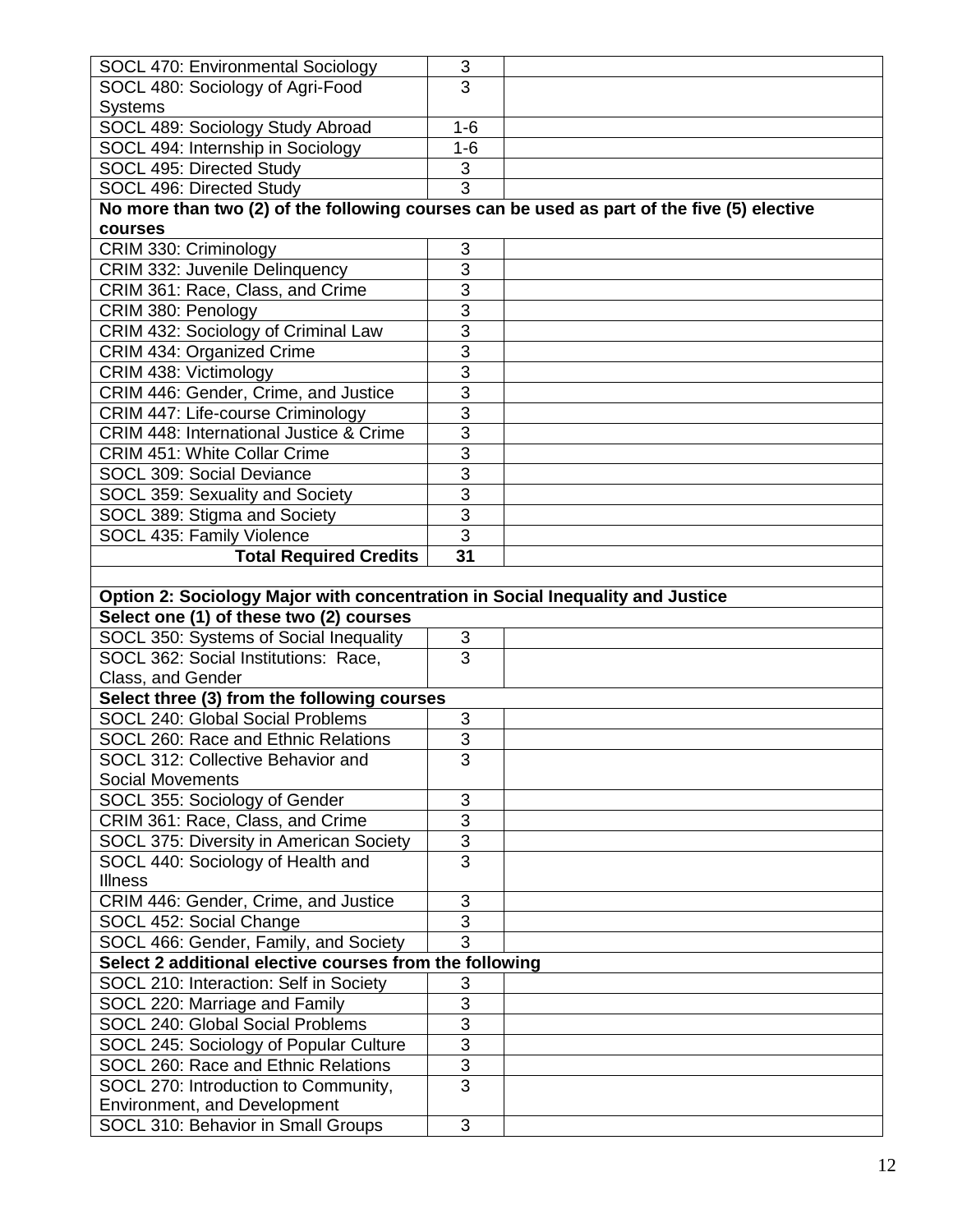| SOCL 312: Collective Behavior and                                        | 3              |  |
|--------------------------------------------------------------------------|----------------|--|
| <b>Social Movements</b>                                                  |                |  |
| SOCL 322: Religion in Society                                            | 3              |  |
| SOCL 324: Sociology of Sport                                             | $\overline{3}$ |  |
| SOCL 342: Aging in Society                                               | $\overline{3}$ |  |
| SOCL 345: Sociology of Popular Music                                     | $\overline{3}$ |  |
| <b>SOCL 346: Special Topics</b>                                          | $\overline{3}$ |  |
| SOCL 350: Systems of Social Inequality                                   | 3              |  |
| SOCL 352: Technology, Work, and                                          | $\overline{3}$ |  |
| Society                                                                  |                |  |
| SOCL 355: Sociology of Gender                                            | $\mathsf 3$    |  |
| SOCL 360: The Community in Rural and                                     | $\overline{3}$ |  |
| <b>Urban Settings</b>                                                    |                |  |
| SOCL 362: Social Institutions: Race,                                     | $\overline{3}$ |  |
| Class, and Gender                                                        |                |  |
| SOCL 363: Population, Society, and                                       | 3              |  |
| Development                                                              |                |  |
| SOCL 372: Human-Wildlife Conflict                                        | 3              |  |
| SOCL 375: Diversity in American Society                                  | 3              |  |
| SOCL 376: Sociology of Globalization                                     | 3              |  |
| SOCL 402: Evaluation Research                                            | 3              |  |
| <b>SOCL 404: Qualitative Research Methods</b>                            | $\overline{3}$ |  |
| SOCL 408: Survey Applications                                            | $\overline{3}$ |  |
| SOCL 410: Socialization                                                  | 3              |  |
| SOCL 440: Sociology of Health and                                        | $\overline{3}$ |  |
| <b>Illness</b>                                                           |                |  |
| SOCL 442: Sociology Research Project                                     | 3              |  |
| SOCL 450: Occupations & Professions                                      | $\overline{3}$ |  |
| SOCL 452: Social Change                                                  | $\overline{3}$ |  |
|                                                                          |                |  |
| SOCL 455: Theory and Practice of                                         | 3              |  |
| <b>Community Development</b>                                             |                |  |
| SOCL 466: Gender, Family, and Society                                    | 3              |  |
| SOCL 470: Environmental Sociology                                        | 3              |  |
| SOCL 480: Sociology of Agri-Food                                         | $\overline{3}$ |  |
| <b>Systems</b>                                                           |                |  |
| SOCL 489: Sociology Study Abroad                                         | $1 - 6$        |  |
| SOCL 494: Internship in Sociology                                        | $1 - 6$        |  |
| SOCL 495: Directed Study                                                 | $\sqrt{3}$     |  |
| SOCL 496: Directed Study                                                 | $\overline{3}$ |  |
| No more than 2 of the following courses can be used as part of the major |                |  |
| CRIM 330: Criminology                                                    | 3              |  |
| CRIM 332: Juvenile Delinquency                                           | $\overline{3}$ |  |
| CRIM 361: Race, Class, and Crime                                         | 3              |  |
| CRIM 380: Penology                                                       | 3              |  |
| CRIM 432: Sociology of Criminal Law                                      | $\overline{3}$ |  |
| CRIM 434: Organized Crime                                                | $\overline{3}$ |  |
| CRIM 438: Victimology                                                    | $\overline{3}$ |  |
| CRIM 446: Gender, Crime, and Justice                                     | $\overline{3}$ |  |
| CRIM 447: Life-course Criminology                                        | $\overline{3}$ |  |
| <b>CRIM 448: International Justice &amp; Crime</b>                       | $\overline{3}$ |  |
| <b>CRIM 451: White Collar Crime</b>                                      | $\overline{3}$ |  |
| SOCL 309: Social Deviance                                                | $\overline{3}$ |  |
| SOCL 359: Sexuality and Society                                          | 3              |  |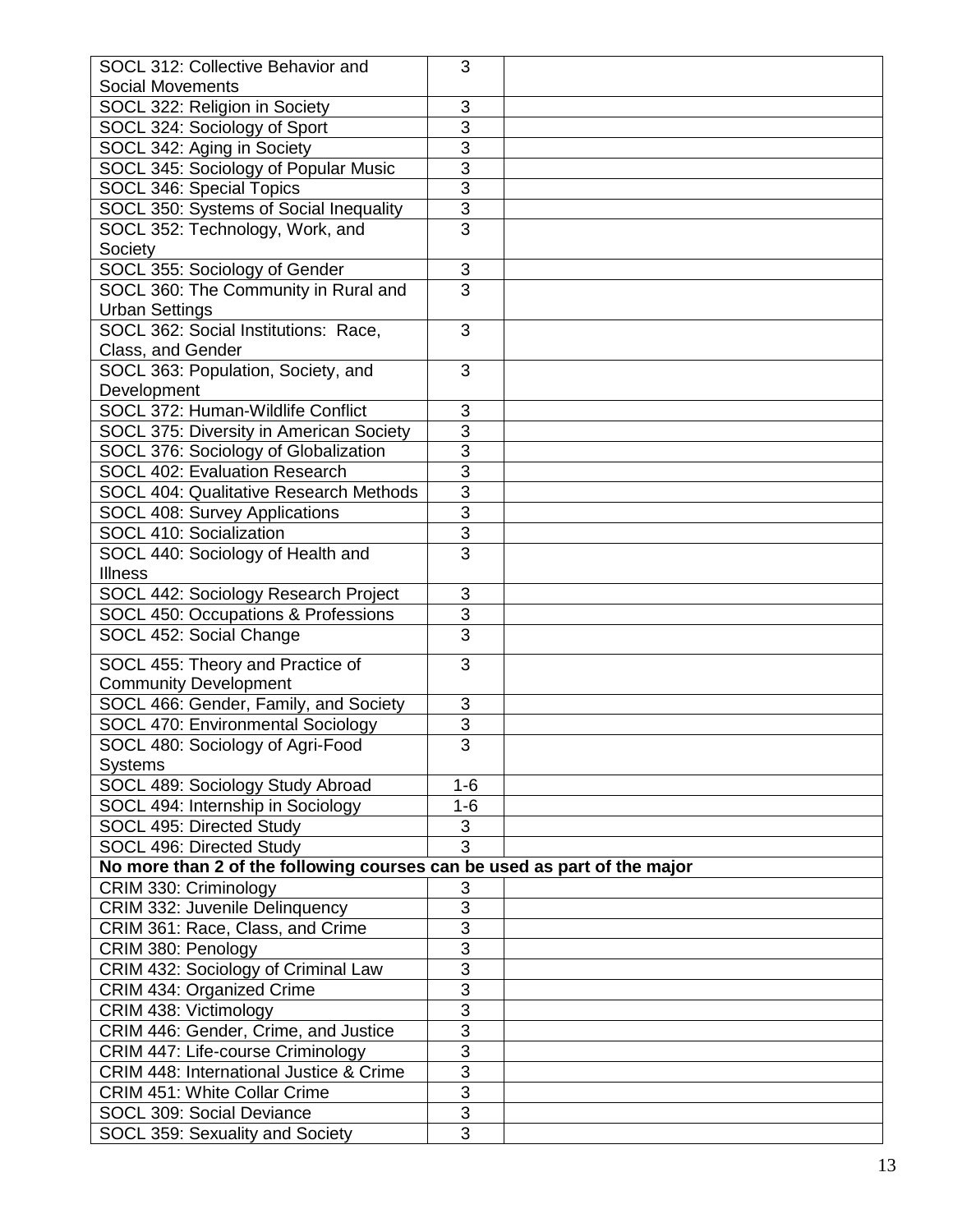| SOCL 389: Stigma and Society                                     | 3                         |  |
|------------------------------------------------------------------|---------------------------|--|
| SOCL 435: Family Violence                                        | 3                         |  |
| <b>Total Required Credits</b>                                    | $\overline{31}$           |  |
|                                                                  |                           |  |
| Option 3: Sociology Major with concentration in Research Methods |                           |  |
| <b>Required course</b>                                           |                           |  |
| SOCL 404: Qualitative Research Methods                           | 3                         |  |
|                                                                  |                           |  |
| Select two (2) from the following courses                        |                           |  |
| SOCL 402: Evaluation Research                                    | 3<br>$\overline{3}$       |  |
| <b>SOCL 408: Survey Applications</b>                             | $\overline{3}$            |  |
| ANTH/FLK 399: Field Methods in                                   |                           |  |
| Ethnography                                                      |                           |  |
| <b>ECON 465: Regression Econometrics</b>                         | 3                         |  |
| GISC 316: Fundamentals of GIS                                    | $\overline{3}$            |  |
| STAT 330: Introduction to Statistical                            | $\overline{3}$            |  |
| Software                                                         |                           |  |
| Select three (3) additional elective                             |                           |  |
| courses from the following                                       |                           |  |
| SOCL 210: Interaction: Self in Society                           | 3                         |  |
| SOCL 220: Marriage and Family                                    | $\overline{3}$            |  |
| SOCL 240: Global Social Problems                                 | $\overline{3}$            |  |
| SOCL 245: Sociology of Popular Culture                           | $\overline{3}$            |  |
| SOCL 260: Race and Ethnic Relations                              | $\overline{3}$            |  |
| SOCL 270: Introduction to Community,                             | $\overline{3}$            |  |
| Environment, and Development                                     |                           |  |
| SOCL 310: Behavior in Small Groups                               | $\sqrt{3}$                |  |
| SOCL 312: Collective Behavior and                                | $\overline{3}$            |  |
| <b>Social Movements</b>                                          |                           |  |
| SOCL 322: Religion in Society                                    | 3                         |  |
| SOCL 324: Sociology of Sport                                     | 3                         |  |
| SOCL 342: Aging in Society                                       | $\overline{3}$            |  |
| SOCL 345: Sociology of Popular Music                             | $\overline{3}$            |  |
| SOCL 346: Special Topics                                         | $\overline{3}$            |  |
| SOCL 350: Systems of Social Inequality                           | $\overline{3}$            |  |
| SOCL 352: Technology, Work, and                                  | 3                         |  |
| Society                                                          |                           |  |
| SOCL 355: Sociology of Gender                                    | 3                         |  |
| SOCL 360: The Community in Rural and                             | $\overline{3}$            |  |
| <b>Urban Settings</b>                                            |                           |  |
| SOCL 362: Social Institutions: Race,                             | 3                         |  |
| Class, and Gender                                                |                           |  |
| SOCL 363: Population, Society, and                               | 3                         |  |
| Development                                                      |                           |  |
| SOCL 372: Human-Wildlife Conflict                                | 3                         |  |
| SOCL 375: Diversity in American Society                          | $\mathsf 3$               |  |
| SOCL 376: Sociology of Globalization                             | $\ensuremath{\mathsf{3}}$ |  |
| SOCL 402: Evaluation Research                                    | 3                         |  |
| SOCL 408: Survey Applications                                    | 3                         |  |
| SOCL 410: Socialization                                          | $\overline{3}$            |  |
| SOCL 440: Sociology of Health and                                | $\overline{3}$            |  |
| <b>Illness</b>                                                   |                           |  |
| SOCL 442: Sociology Research Project                             |                           |  |
| SOCL 450: Occupations & Professions                              | 3                         |  |
|                                                                  |                           |  |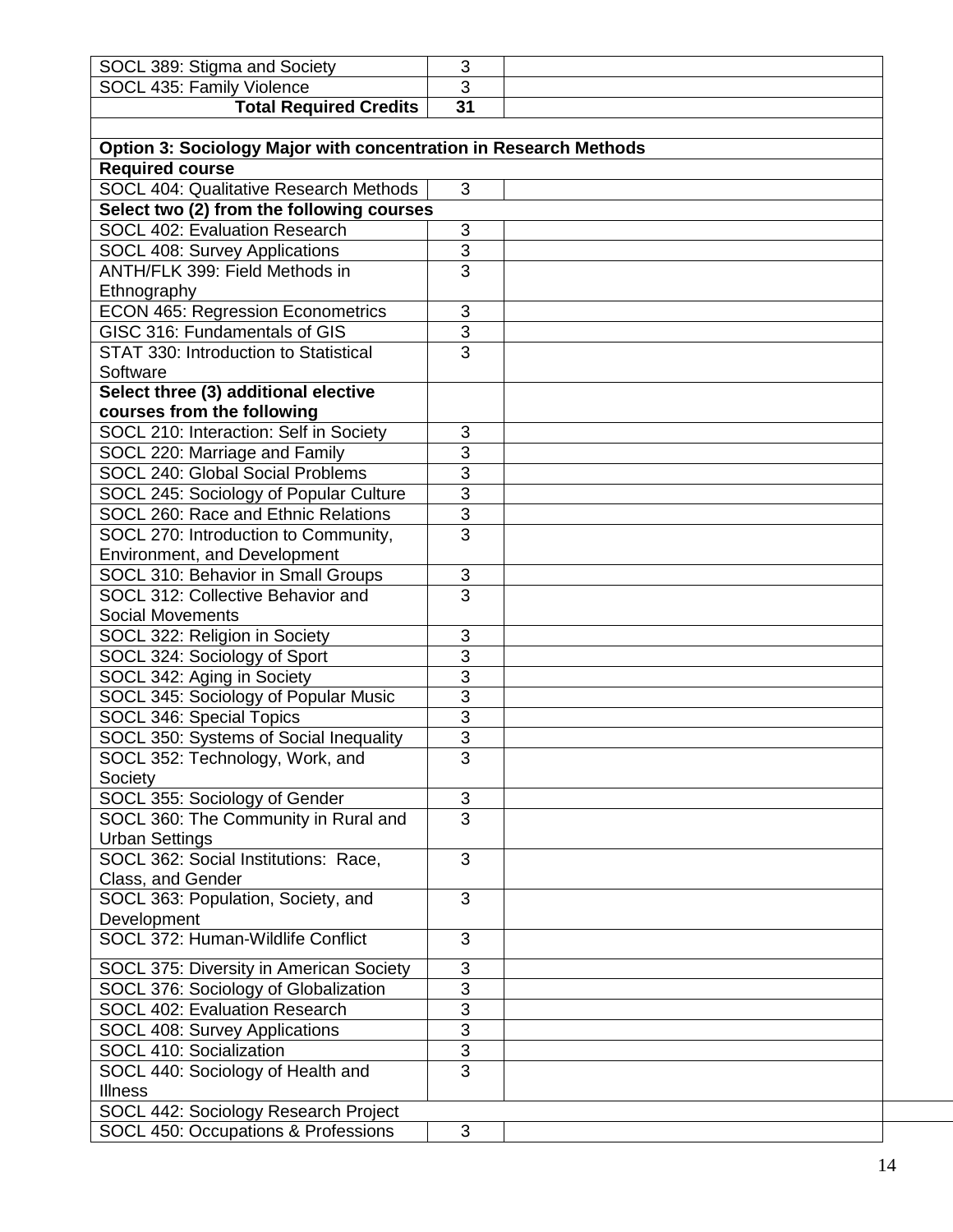| SOCL 452: Social Change                                 | 3                         |                                                                                         |
|---------------------------------------------------------|---------------------------|-----------------------------------------------------------------------------------------|
| SOCL 455: Theory and Practice of                        | 3                         |                                                                                         |
| <b>Community Development</b>                            |                           |                                                                                         |
|                                                         |                           |                                                                                         |
| SOCL 466: Gender, Family, and Society                   | 3                         |                                                                                         |
| SOCL 470: Environmental Sociology                       | $\overline{3}$            |                                                                                         |
| SOCL 480: Sociology of Agri-Food                        | $\overline{3}$            |                                                                                         |
| <b>Systems</b>                                          |                           |                                                                                         |
| SOCL 489: Sociology Study Abroad                        | $1 - 6$                   |                                                                                         |
| SOCL 494: Internship in Sociology                       | $1-6$                     |                                                                                         |
| <b>SOCL 495: Directed Study</b>                         | $\overline{3}$            |                                                                                         |
| SOCL 496: Directed Study                                | $\overline{3}$            |                                                                                         |
| No more than 2 of the following                         |                           |                                                                                         |
| courses can be used as part of the                      |                           |                                                                                         |
| major                                                   |                           |                                                                                         |
| CRIM 330: Criminology                                   | 3                         |                                                                                         |
| CRIM 332: Juvenile Delinquency                          | $\overline{3}$            |                                                                                         |
|                                                         | $\overline{3}$            |                                                                                         |
| CRIM 361: Race, Class, and Crime                        |                           |                                                                                         |
| CRIM 380: Penology                                      | $\overline{3}$            |                                                                                         |
| CRIM 432: Sociology of Criminal Law                     | 3                         |                                                                                         |
| CRIM 434: Organized Crime                               | $\overline{3}$            |                                                                                         |
| CRIM 438: Victimology                                   | 3                         |                                                                                         |
| CRIM 446: Gender, Crime, and Justice                    | $\overline{3}$            |                                                                                         |
| <b>CRIM 447: Life-course Criminology</b>                | $\overline{3}$            |                                                                                         |
| CRIM 448: International Justice & Crime                 | $\overline{3}$            |                                                                                         |
| <b>CRIM 451: White Collar Crime</b>                     | 3                         |                                                                                         |
| SOCL 309: Social Deviance                               | $\overline{3}$            |                                                                                         |
| SOCL 359: Sexuality and Society                         | $\overline{3}$            |                                                                                         |
|                                                         |                           |                                                                                         |
|                                                         |                           |                                                                                         |
| SOCL 389: Stigma and Society                            | $\overline{3}$            |                                                                                         |
| SOCL 435: Family Violence                               | $\overline{3}$            |                                                                                         |
| <b>Total Required Credits</b>                           | 31                        |                                                                                         |
|                                                         |                           |                                                                                         |
|                                                         |                           | Option 4: Sociology Major with concentration in Community, Environment, and Development |
| <b>Required course</b>                                  |                           |                                                                                         |
| SOCL 270: Introduction to Community,                    | 3                         |                                                                                         |
| Environment, and Development                            |                           |                                                                                         |
| Select three (3) from the following courses             |                           |                                                                                         |
| SOCL 240: Global Social Problems                        | 3                         |                                                                                         |
| SOCL 312: Collective Behavior and                       | 3                         |                                                                                         |
| <b>Social Movements</b>                                 |                           |                                                                                         |
|                                                         |                           |                                                                                         |
| SOCL 350: Systems of Social Inequality                  | $\ensuremath{\mathsf{3}}$ |                                                                                         |
| SOCL 360: The Community in Rural and                    | $\overline{3}$            |                                                                                         |
| <b>Urban Settings</b>                                   |                           |                                                                                         |
| SOCL 363: Population, Society, and                      | 3                         |                                                                                         |
| Development                                             |                           |                                                                                         |
| SOCL 372: Human-Wildlife Conflict                       | $\sqrt{3}$                |                                                                                         |
| SOCL 376: Sociology of Globalization                    | $\overline{3}$            |                                                                                         |
| SOCL 452: Social Change                                 | 3                         |                                                                                         |
| SOCL 455: Theory and Practice of                        | $\overline{3}$            |                                                                                         |
| <b>Community Development</b>                            |                           |                                                                                         |
| SOCL 470: Environmental Sociology                       | $\mathsf 3$               |                                                                                         |
| SOCL 480: Sociology of Agri-Food                        | $\overline{3}$            |                                                                                         |
| <b>Systems</b>                                          |                           |                                                                                         |
| Select 2 additional elective courses from the following |                           |                                                                                         |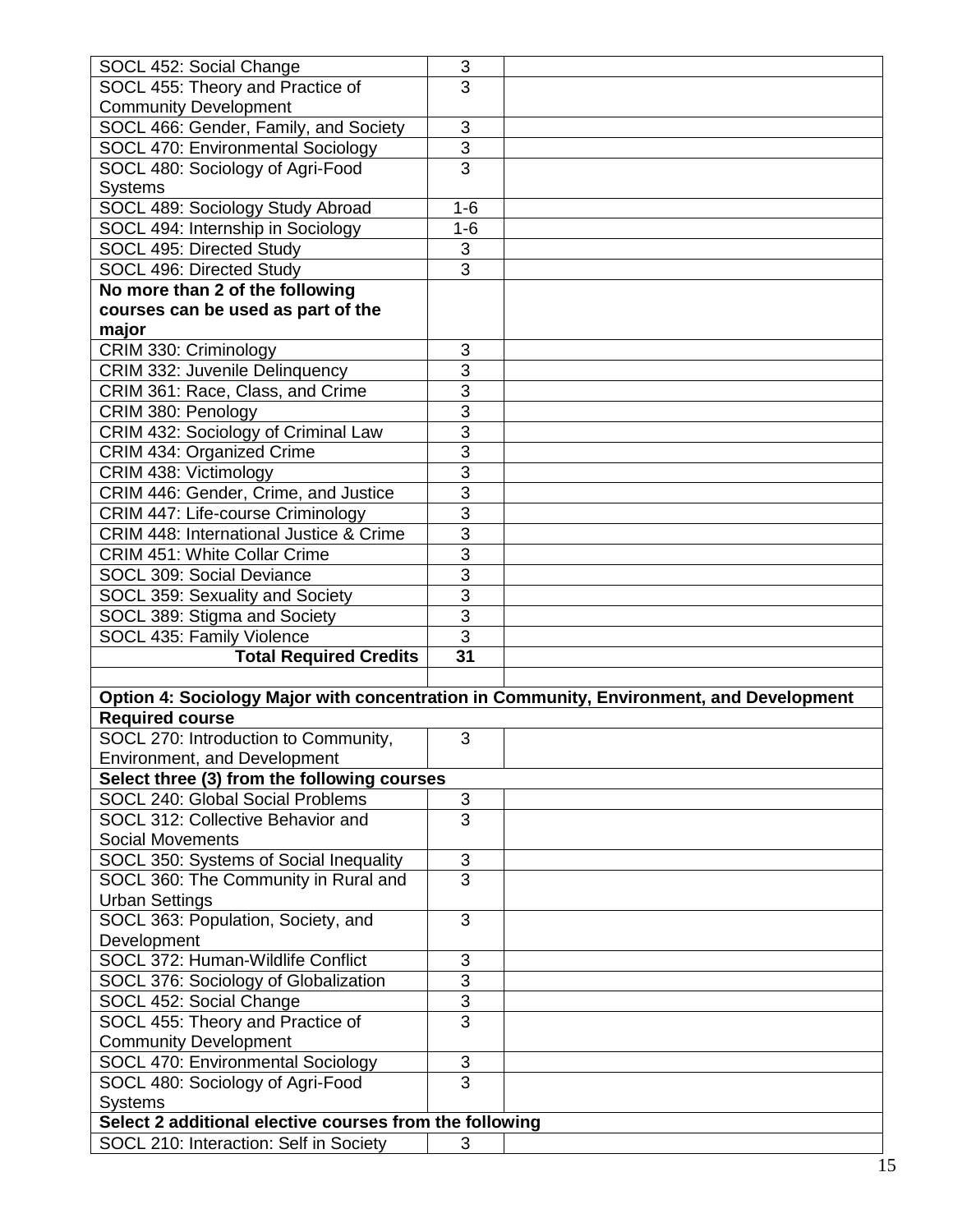| SOCL 220: Marriage and Family                                            | 3                         |  |
|--------------------------------------------------------------------------|---------------------------|--|
| SOCL 240: Global Social Problems                                         | $\overline{3}$            |  |
| SOCL 245: Sociology of Popular Culture                                   | $\overline{3}$            |  |
| SOCL 260: Race and Ethnic Relations                                      | $\overline{3}$            |  |
| SOCL 310: Behavior in Small Groups                                       | $\overline{3}$            |  |
| SOCL 312: Collective Behavior and                                        | $\overline{3}$            |  |
| <b>Social Movements</b>                                                  |                           |  |
| SOCL 322: Religion in Society                                            | 3                         |  |
| SOCL 324: Sociology of Sport                                             | 3                         |  |
| SOCL 342: Aging in Society                                               | $\overline{3}$            |  |
| SOCL 345: Sociology of Popular Music                                     | $\overline{3}$            |  |
| SOCL 346: Special Topics                                                 | $\overline{3}$            |  |
| SOCL 350: Systems of Social Inequality                                   | $\overline{3}$            |  |
| SOCL 352: Technology, Work, and                                          | 3                         |  |
| Society                                                                  |                           |  |
| SOCL 355: Sociology of Gender                                            | $\ensuremath{\mathsf{3}}$ |  |
| SOCL 360: The Community in Rural and                                     | $\overline{3}$            |  |
|                                                                          |                           |  |
| <b>Urban Settings</b><br>SOCL 362: Social Institutions: Race,            | 3                         |  |
| Class, and Gender                                                        |                           |  |
|                                                                          | 3                         |  |
| SOCL 363: Population, Society, and                                       |                           |  |
| Development<br>SOCL 372: Human-Wildlife Conflict                         | 3                         |  |
|                                                                          | $\overline{3}$            |  |
| SOCL 375: Diversity in American Society                                  | $\overline{3}$            |  |
| SOCL 376: Sociology of Globalization                                     |                           |  |
| SOCL 402: Evaluation Research                                            | $\overline{3}$            |  |
| <b>SOCL 404: Qualitative Research Methods</b>                            | $\overline{3}$            |  |
| SOCL 408: Survey Applications                                            | $\overline{3}$            |  |
| SOCL 410: Socialization                                                  | $\overline{3}$            |  |
| SOCL 440: Sociology of Health and                                        | $\overline{3}$            |  |
| <b>Illness</b>                                                           |                           |  |
| SOCL 442: Sociology Research Project                                     | 3                         |  |
| SOCL 450: Occupations & Professions                                      | 3                         |  |
| SOCL 452: Social Change                                                  | $\overline{3}$            |  |
| SOCL 455: Theory and Practice of                                         | 3                         |  |
| <b>Community Development</b>                                             |                           |  |
| SOCL 466: Gender, Family, and Society                                    | $\sqrt{3}$                |  |
| SOCL 470: Environmental Sociology                                        | $\overline{3}$            |  |
| SOCL 480: Sociology of Agri-Food                                         | $\overline{3}$            |  |
| <b>Systems</b>                                                           |                           |  |
| SOCL 489: Sociology Study Abroad                                         | $1 - 6$                   |  |
| SOCL 494: Internship in Sociology                                        | $1 - 6$                   |  |
| SOCL 495: Directed Study                                                 | 3                         |  |
| SOCL 496: Directed Study                                                 | $\overline{3}$            |  |
| No more than 2 of the following courses can be used as part of the major |                           |  |
| CRIM 330: Criminology                                                    | 3                         |  |
| <b>CRIM 332: Juvenile Delinquency</b>                                    | $\overline{3}$            |  |
| CRIM 361: Race, Class, and Crime                                         | $\overline{3}$            |  |
| CRIM 380: Penology                                                       | $\overline{3}$            |  |
| CRIM 432: Sociology of Criminal Law                                      | $\overline{3}$            |  |
| CRIM 434: Organized Crime                                                | $\overline{3}$            |  |
| CRIM 438: Victimology                                                    | $\overline{3}$            |  |
| CRIM 446: Gender, Crime, and Justice                                     | $\overline{3}$            |  |
|                                                                          |                           |  |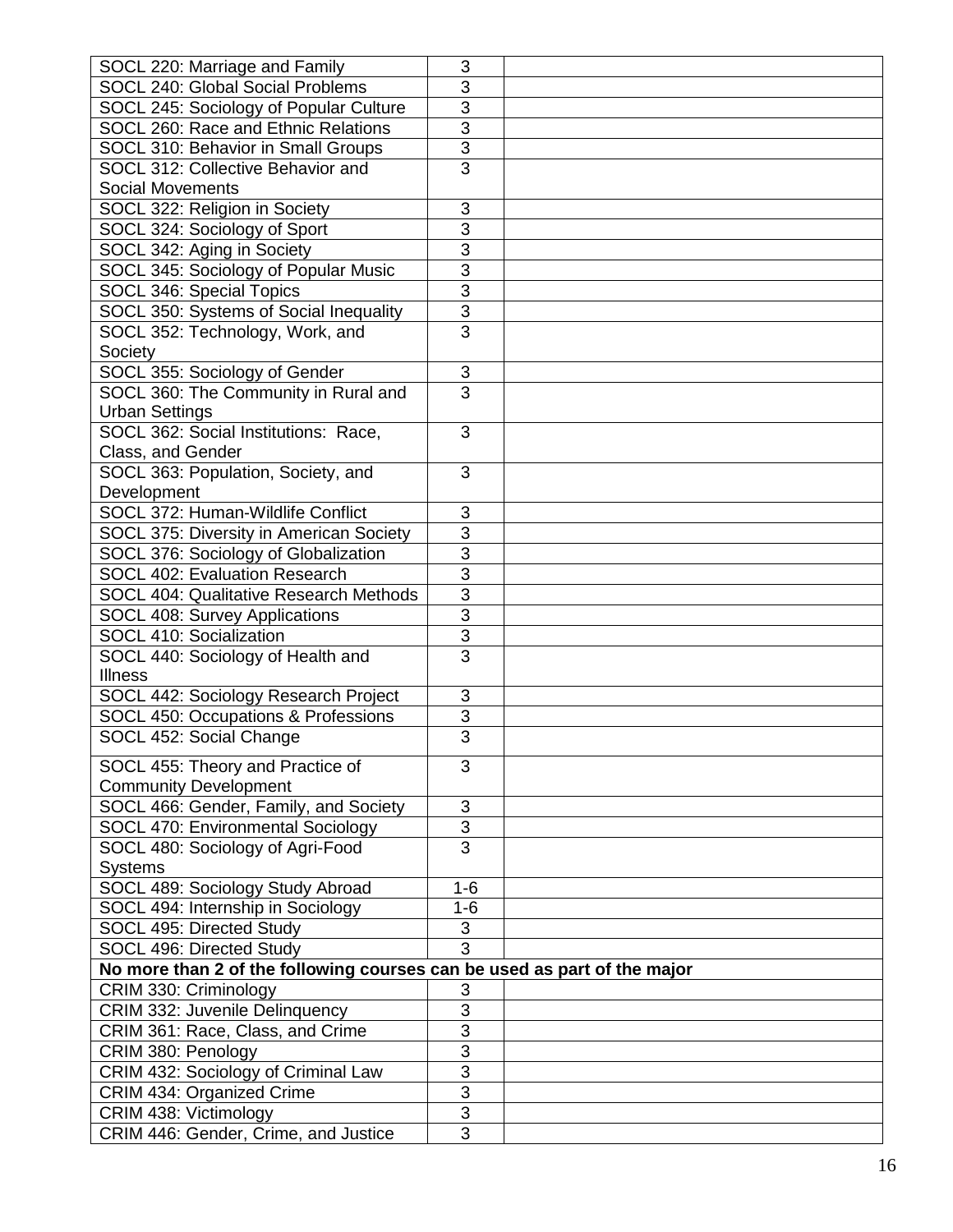| CRIM 447: Life-course Criminology                                             | 3                              |  |
|-------------------------------------------------------------------------------|--------------------------------|--|
| CRIM 448: International Justice & Crime                                       | 3                              |  |
| <b>CRIM 451: White Collar Crime</b>                                           | 3                              |  |
| SOCL 309: Social Deviance                                                     | 3                              |  |
| SOCL 359: Sexuality and Society                                               | $\overline{3}$                 |  |
| SOCL 389: Stigma and Society                                                  | $\overline{3}$                 |  |
| SOCL 435: Family Violence                                                     | $\overline{3}$                 |  |
| <b>Total Required Credits</b>                                                 | $\overline{31}$                |  |
|                                                                               |                                |  |
| Option 5: Sociology major with concentration in Family, Gender, and Sexuality |                                |  |
| <b>Required course</b>                                                        |                                |  |
| <b>SOCL 220: Marriage and Family</b>                                          | 3                              |  |
| Select three (3) from the following courses                                   |                                |  |
| SOCL 342: Aging in Society                                                    | 3                              |  |
| SOCL 355: Sociology of Gender                                                 | $\overline{3}$                 |  |
| SOCL 359: Sexuality and Society                                               | $\overline{3}$                 |  |
| SOCL 362: Social Institutions: Race,                                          | $\overline{3}$                 |  |
| Class, and Gender                                                             |                                |  |
| <b>SOCL 410: Socialization</b>                                                | 3                              |  |
| SOCL 435: Family Violence                                                     | 3                              |  |
| CRIM 446: Gender, Crime, and Justice                                          | $\overline{3}$                 |  |
| SOCL 466: Gender, Family, and Society                                         | $\overline{3}$                 |  |
| Select two (2) elective courses from the following                            |                                |  |
| SOCL 210: Interaction: Self in Society                                        | 3                              |  |
| SOCL 240: Global Social Problems                                              | 3                              |  |
| SOCL 245: Sociology of Popular Culture                                        | $\overline{3}$                 |  |
| SOCL 260: Race and Ethnic Relations                                           | $\overline{3}$                 |  |
| SOCL 270: Introduction to Community,                                          | $\overline{3}$                 |  |
| Environment, and Development                                                  |                                |  |
| SOCL 310: Behavior in Small Groups                                            | $\mathbf{3}$<br>$\overline{3}$ |  |
| SOCL 312: Collective Behavior and<br><b>Social Movements</b>                  |                                |  |
|                                                                               | 3                              |  |
| SOCL 322: Religion in Society<br>SOCL 324: Sociology of Sport                 | $\overline{3}$                 |  |
|                                                                               |                                |  |
| SOCL 342: Aging in Society<br>SOCL 345: Sociology of Popular Music            | 3<br>$\overline{3}$            |  |
|                                                                               | 3                              |  |
| SOCL 346: Special Topics<br>SOCL 350: Systems of Social Inequality            | $\overline{3}$                 |  |
| SOCL 352: Technology, Work, and                                               | $\overline{3}$                 |  |
| Society                                                                       |                                |  |
| SOCL 355: Sociology of Gender                                                 | $\mathbf{3}$                   |  |
| SOCL 360: The Community in Rural and                                          | 3                              |  |
| <b>Urban Settings</b>                                                         |                                |  |
| SOCL 362: Social Institutions: Race,                                          | 3                              |  |
| Class, and Gender                                                             |                                |  |
| SOCL 363: Population, Society, and                                            | 3                              |  |
| Development                                                                   |                                |  |
| SOCL 372: Human-Wildlife Conflict                                             | 3                              |  |
| SOCL 375: Diversity in American Society                                       | 3                              |  |
| SOCL 376: Sociology of Globalization                                          | $\overline{3}$                 |  |
| SOCL 402: Evaluation Research                                                 | $\overline{3}$                 |  |
| <b>SOCL 404: Qualitative Research Methods</b>                                 | $\overline{3}$                 |  |
| SOCL 408: Survey Applications                                                 | $\overline{3}$                 |  |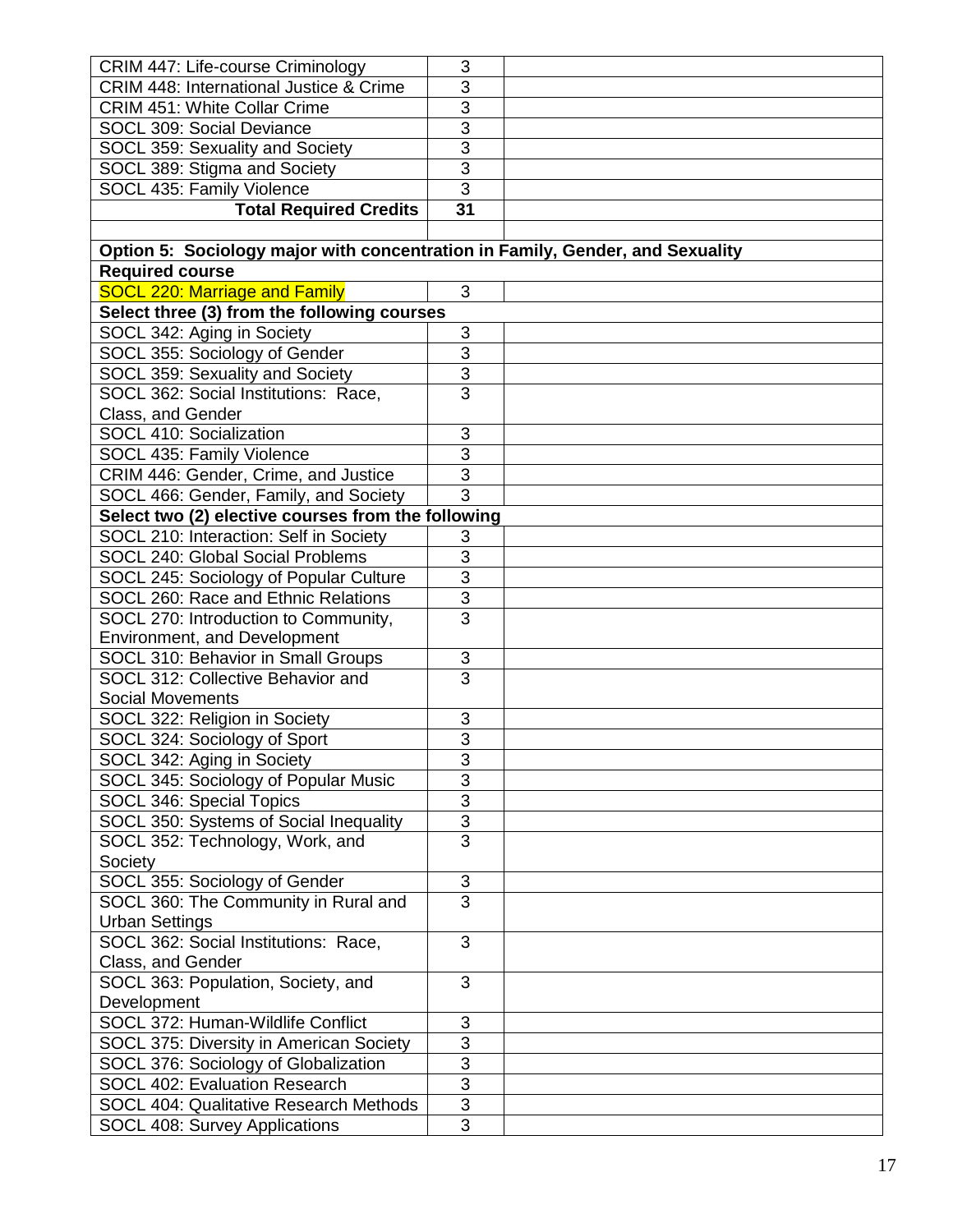| SOCL 410: Socialization                                                        | $\sqrt{3}$                        |  |
|--------------------------------------------------------------------------------|-----------------------------------|--|
| SOCL 440: Sociology of Health and                                              | 3                                 |  |
| <b>Illness</b>                                                                 |                                   |  |
| <b>SOCL 442: Sociology Research Project</b>                                    | 3                                 |  |
| SOCL 450: Occupations & Professions                                            | $\overline{3}$                    |  |
| SOCL 452: Social Change                                                        | $\overline{3}$                    |  |
| SOCL 455: Theory and Practice of                                               | 3                                 |  |
| <b>Community Development</b>                                                   |                                   |  |
| SOCL 466: Gender, Family, and Society                                          | $\sqrt{3}$                        |  |
| SOCL 470: Environmental Sociology                                              | $\overline{3}$                    |  |
| SOCL 480: Sociology of Agri-Food                                               | $\overline{3}$                    |  |
| <b>Systems</b>                                                                 |                                   |  |
| SOCL 489: Sociology Study Abroad                                               | $1 - 6$                           |  |
| SOCL 494: Internship in Sociology                                              | $1 - 6$                           |  |
| SOCL 495: Directed Study                                                       | $\mathbf{3}$                      |  |
| SOCL 496: Directed Study                                                       | $\overline{3}$                    |  |
|                                                                                |                                   |  |
| No more than two (2) of the following courses can be used as part of the major |                                   |  |
| CRIM 330: Criminology                                                          | 3                                 |  |
| CRIM 332: Juvenile Delinquency                                                 | $\overline{3}$                    |  |
| CRIM 361: Race, Class, and Crime                                               | 3                                 |  |
| CRIM 380: Penology                                                             | 3                                 |  |
| CRIM 432: Sociology of Criminal Law                                            | $\overline{3}$                    |  |
| CRIM 434: Organized Crime                                                      | $\overline{3}$                    |  |
| CRIM 438: Victimology                                                          | $\overline{3}$                    |  |
| CRIM 446: Gender, Crime, and Justice                                           | $\overline{3}$                    |  |
| CRIM 447: Life-course Criminology                                              | $\overline{3}$                    |  |
| <b>CRIM 448: International Justice &amp; Crime</b>                             | $\overline{3}$                    |  |
| <b>CRIM 451: White Collar Crime</b>                                            | $\overline{3}$                    |  |
| SOCL 309: Social Deviance                                                      | $\overline{3}$                    |  |
| SOCL 359: Sexuality and Society                                                | $\overline{3}$                    |  |
| SOCL 389: Stigma and Society                                                   | $\overline{3}$                    |  |
| SOCL 435: Family Violence<br><b>Total Required Credits</b>                     | $\overline{3}$<br>$\overline{31}$ |  |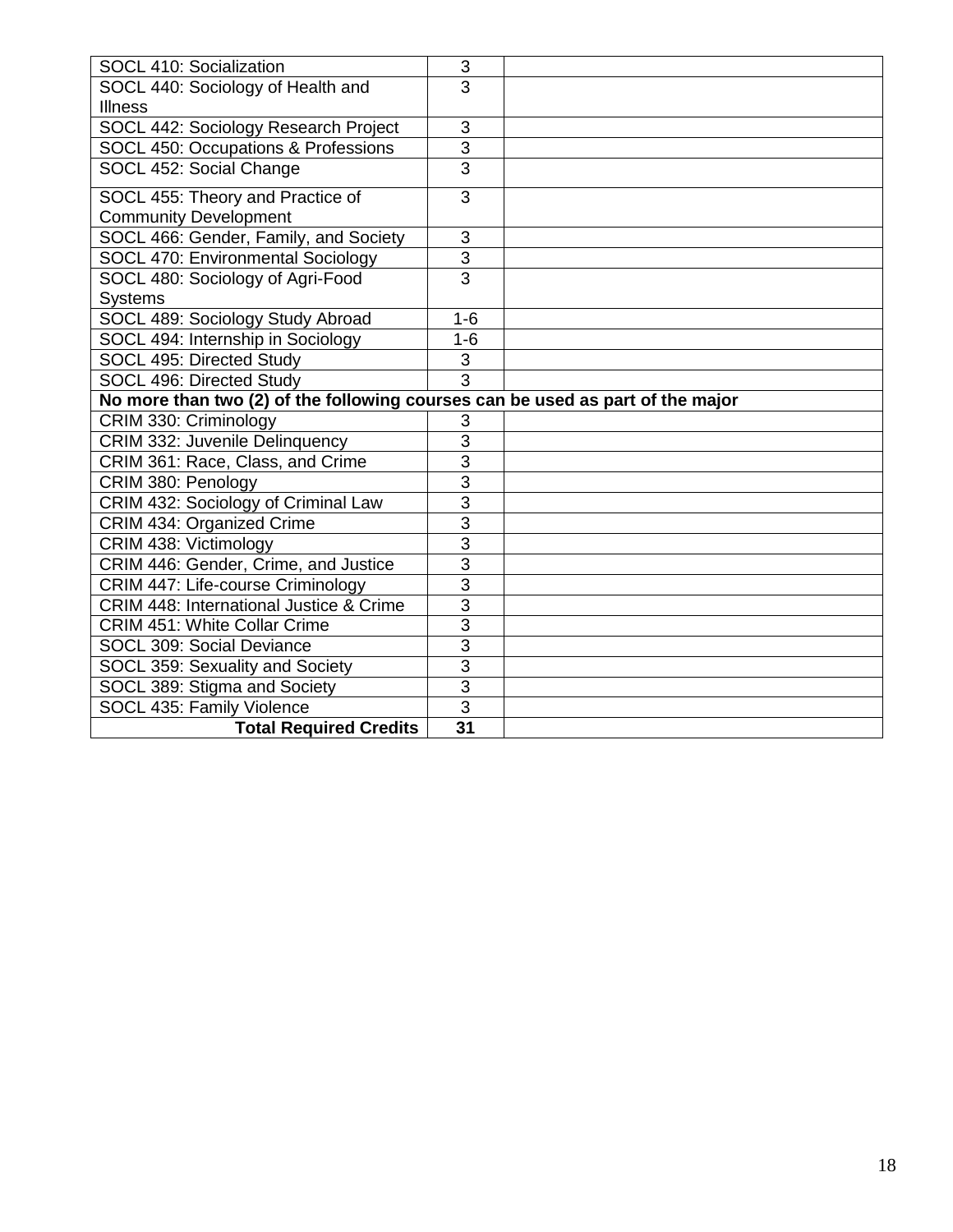# **Mahurin Honors College Proposal to Revise Course Prerequisites/Corequisites (Consent Item)**

Contact Person: Dr. Alexander Olson, History Department

- **1. Identification of course:**
	- 1.1 Course prefix (subject area) and number: **Honors 251**
	- 1.2 Course title: **Citizen and Self**
- **2. Current prerequisites/corequisites/special requirements:** 3.2 GPA, Honors standing, or permission of instructor.
- **3. Proposed prerequisites/corequisites/special requirements:** We propose to eliminate all prerequisites for this course.
- **4. Rationale for the revision of prerequisites/corequisites/special requirements:** Honors 251 is the required core course of the Mahurin Honors College (MHC) curriculum. It is typically taken during the first year as an introduction to the Honors curriculum, which seeks to "foster excellence in all forms of expression through research and experiential learning, critical thinking, active citizenship, and international engagement." Students learn how to develop meaningful questions about social issues, and then reflect on the pathways they might take (at WKU and beyond) to find answers to these questions. Because the course involves discussion of social issues facing the WKU community as a whole, we have found—and students have independently observed—that the course would be improved if it included a more diverse cross-section of the student population rather than exclusively honors students. In addition, because it is taken early in the curriculum and does not demand a preexisting skillset, Honors 251 is well-positioned to serve as an alternative gateway to the MHC. We hope it will offer students who were not admitted through the admissions process a chance to see if Honors is something they would like to pursue. Eliminating prerequisites will allow for Honors 251 to serve this function. We believe all students can thrive in Honors 251 since our philosophy is that an Honors education means greater engagement in one's own education, not simply greater difficulty.

#### **5. Effect on completion of major/minor sequence:** N/A

**6. Proposed term for implementation:** Spring 2019

| 7. | Dates of prior committee approvals:      |                 |  |
|----|------------------------------------------|-----------------|--|
|    | Department/ Unit: Mahurin Honors College | August 23, 2018 |  |
|    | College Curriculum Committee             | N/A             |  |
|    | Undergraduate Curriculum Committee       |                 |  |
|    | <b>University Senate</b>                 |                 |  |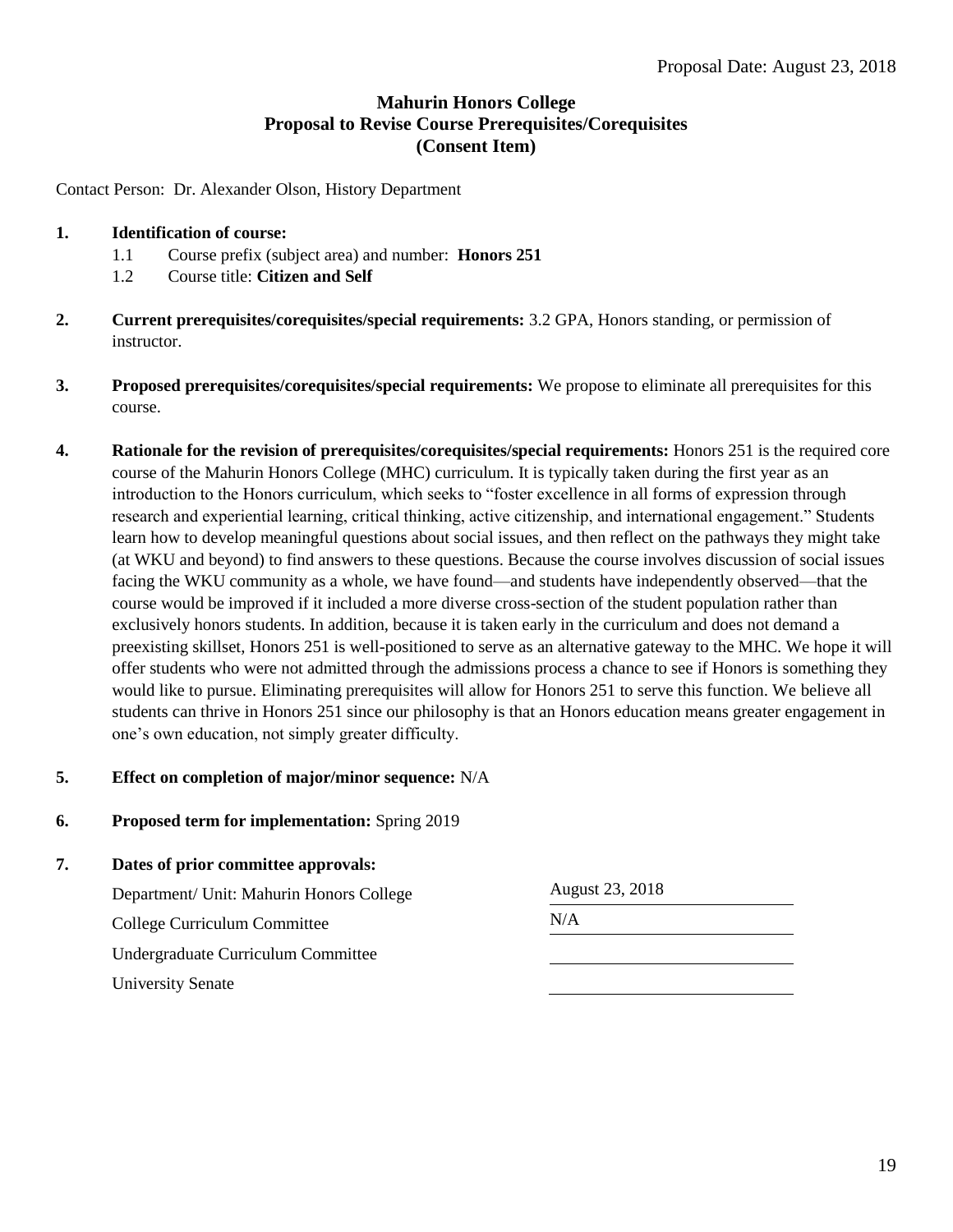# **Ogden College of Science & Engineering Department of Geography & Geology Proposal to Revise Course Prerequisites/Corequisites (Consent Item)**

Contact Person: Kevin B. Cary, M.Sc., GISP E-mail: [kevin.cary@wku.edu](mailto:kevin.cary@wku.edu) Phone: 5-2981

# **1. Identification of course:**

- 1.3 Course prefix (subject area) and number: GISC 316
- 1.4 Course title: Fundamentals of GIS
- 1.5 Credit Hours: 4

**2. Current prerequisites/corequisites/special requirements:** GEOG 103, OR GEOL 103, AND 110, or permission of instructor.

**3. Proposed prerequisites/corequisites/special requirements:** None.

**4. Rationale for the revision of prerequisites/corequisites/special requirements:** GISC 316 is the gateway GIS course and serves majors from across the institution. Students receive all the necessary preparation to succeed in the curse as part of the curriculum.

**5. Effect on completion of major/minor sequence:** No change. Gisc 316 is required for GIScience majors, GIS minors, and GIS Certificate.

**6. Proposed term for implementation:** First available.

# **7. Dates of prior committee approvals:**

Geography & Geology Department 8/23/18 Ogden College Curriculum Committee 9/06/18 Undergraduate Curriculum Committee University Senate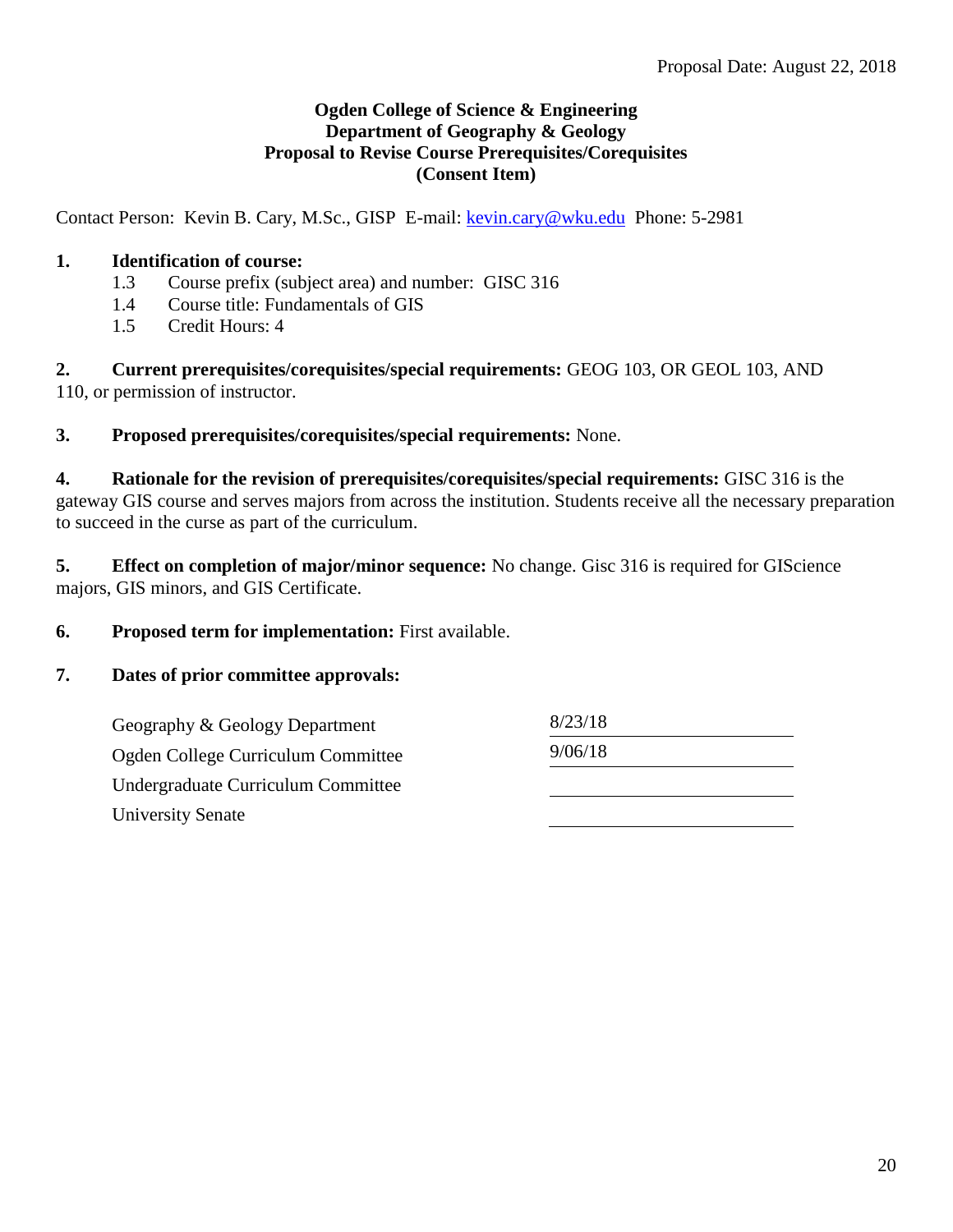# **Ogden College of Science and Engineering School of Engineering and Applied Sciences Proposal to Revise Course Prerequisites/Corequisites (Consent Item)**

Contact Person: Walter Collett, [walter.collett@wku.edu,](mailto:walter.collett@wku.edu) 270-745-2016

# **1. Identification of course:**

- 1.1 Course prefix (subject area) and number: EE 300
- 1.2 Course title: Electrical Engineering Design III

## **2. Current prerequisites:**

Prerequisite(s): Completion of Electrical Engineering pre-major requirements and EE 200, or consent of instructor

## **3. Proposed prerequisites:**

Prerequisite(s): Completion of Electrical Engineering pre-major requirements, EE 101, EE 180, EE 200, and CS 239 or CS 180; or consent of instructor.

## **4. Rationale for the revision of prerequisites:**

The courses EE 101, EE 180, and CS 239 were, until recently, on the list of Electrical Engineering premajor requirements. These courses were dropped from that list, but are still necessary for students taking EE 300. Also, students are allowed to take CS 180 in place of CS 239.

#### **5. Effect on completion of major/minor sequence:** None.

#### **6. Proposed term for implementation:** As soon as possible.

#### **7. Dates of prior committee approvals:**

| School of Engineering and Applied Sciences | 3/23/18  |
|--------------------------------------------|----------|
| Ogden College Curriculum Committee         | 05/03/18 |
| Undergraduate Curriculum Committee         |          |
| <b>University Senate</b>                   |          |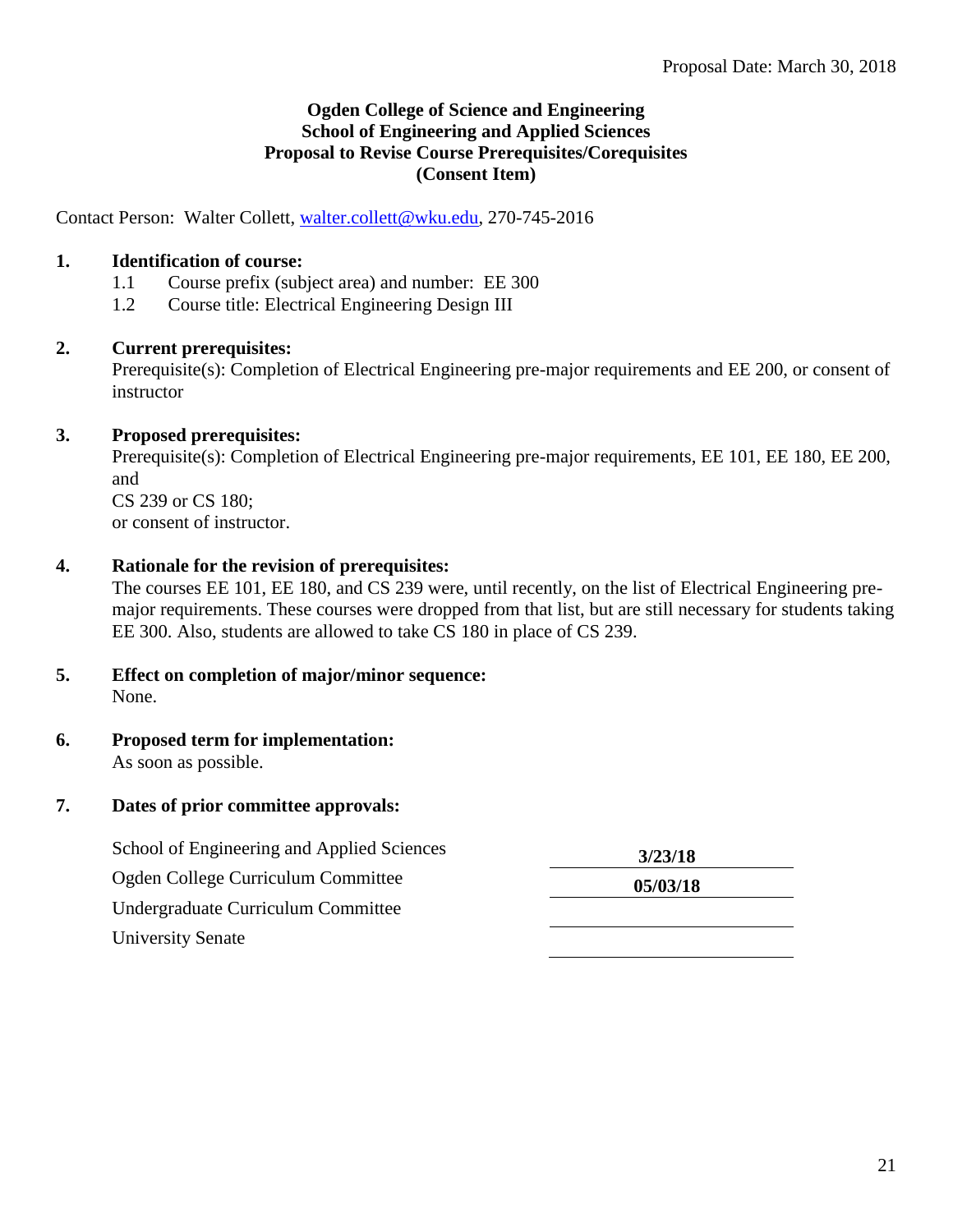# **Ogden College of Science and Engineering School of Engineering and Applied Sciences Proposal to Revise Course Prerequisites/Corequisites (Consent Item)**

Contact Person: Walter Collett, Electrical Engineering Program Coordinator [walter.collett@wku.edu](mailto:walter.collett@wku.edu) 270-745-2016

# **1. Identification of course:**

- 1.1 Course prefix (subject area) and number: EE380
- 1.2 Course title: Microprocessors

# **2. Current prerequisites:** Prerequisite(s): EE 180 and CS 239 with a grade of C or better and EE 210.

**3. Proposed prerequisites:**

Prerequisite(s): EE 210, EE 180 (C or better), and

CS 239 (C or better) or CS 180 (C or better)

# **4. Rationale for the revision of prerequisites:**

CS 180 (Computer Science I) is often taken by CS majors and Gatton students, and it covers much of the same material as CS 239 (Problem Solving with Computational Techniques) — algorithmic approaches to problem solving, implemented in a high level programming language. This adaptation has been handled via overrides and exceptions for several semesters; it's something that can now be embedded in the normal systems.

This change should also make it easier for computer science majors and transfer students to take Microprocessors, since Computer Science I is a regularly required course for CS here and elsewhere.

#### **5. Effect on completion of major/minor sequence:** None.

**6. Proposed term for implementation:** As soon as possible.

# **7. Dates of prior committee approvals:**

| School of Engineering and Applied Sciences | 3/23/18  |
|--------------------------------------------|----------|
| Ogden College Curriculum Committee         | 05/03/18 |
| Undergraduate Curriculum Committee         |          |
| <b>University Senate</b>                   |          |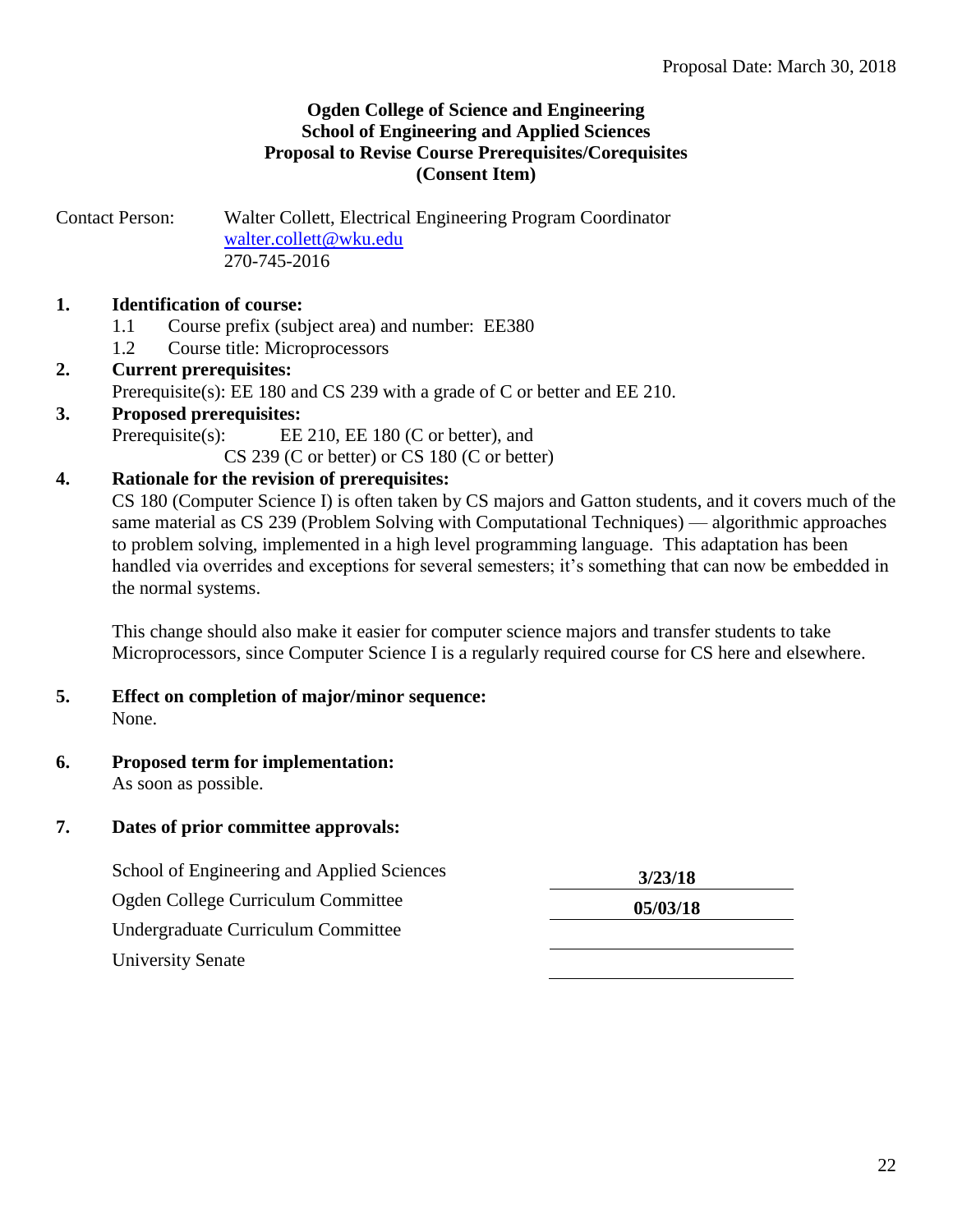# **Ogden College of Science & Engineering Department of Chemistry Proposal to Revise Course Credit Hours (Action Item)**

Contact Person: Jeremy B Maddox, [jeremy.maddox@wku.edu,](mailto:jeremy.maddox@wku.edu) 5-8725

## **1. Identification of course:**

- 1.1 Current course prefix (subject area) and number: CHEM 399
- 1.2 Course title: RESEARCH PROBLEMS IN CHEMISTRY
- 1.3 Credit hours: 1-3
- **2. Proposed course credit hours:** 0-3

## **3. Rationale for the revision of course credit hours:**

The Department and Ogden College will use a zero credit hour section of CHEM 399 to track students participating in research but that are not using that activity for CHEM credit, e.g., research students paid via a grant.

**4. Proposed term for implementation:** First available

## **5. Dates of prior committee approvals:**

Department of Chemistry **2/16/2018** Ogden College Curriculum Committee April 5, 2018 Professional Education Council April 11, 2018 General Education Committee (if applicable) Not applicable Undergraduate Curriculum Committee University Senate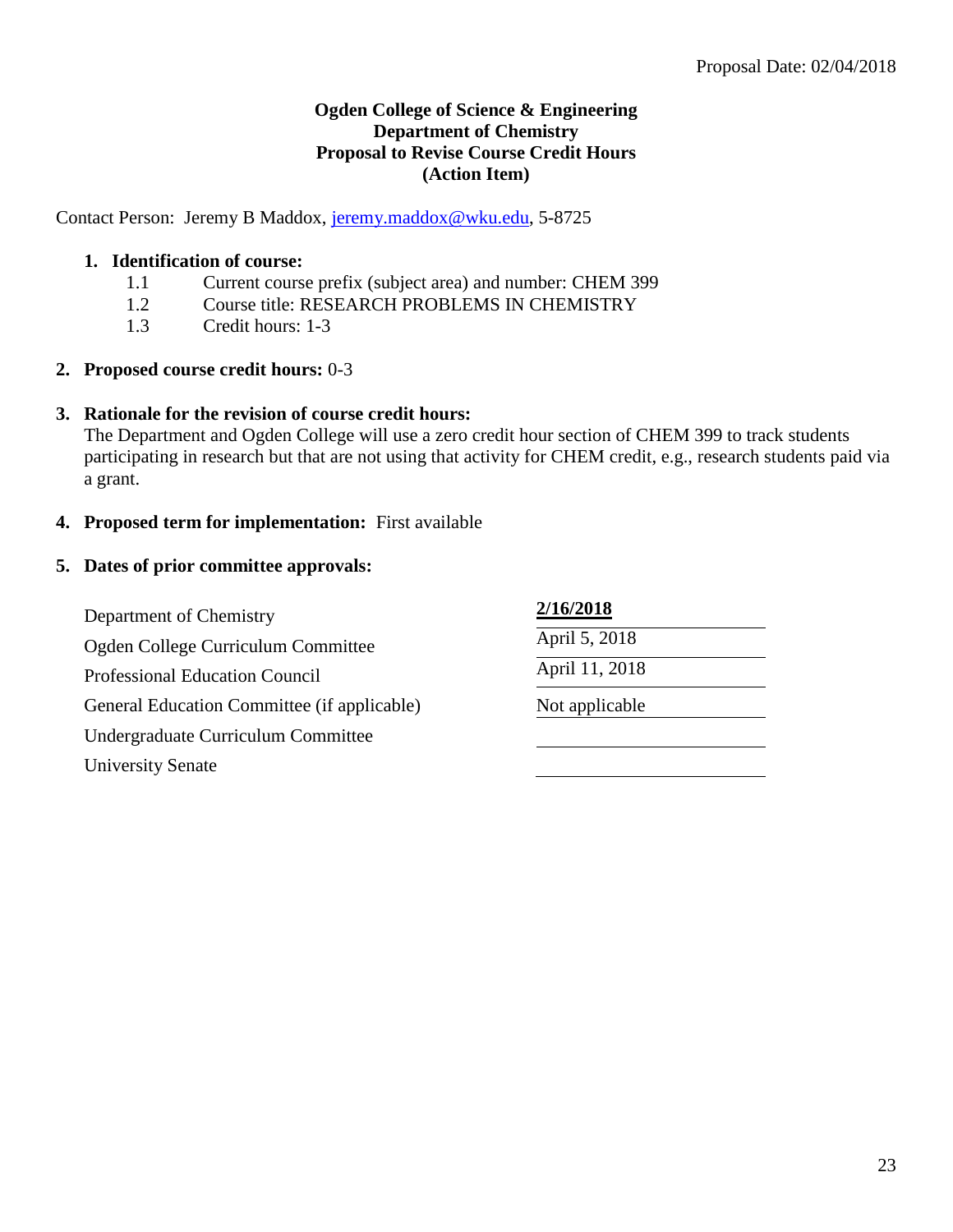# **Ogden College of Science and Engineering School of Engineering and Applied Sciences Proposal to Revise A Program (Action Item)**

Contact Person: Walter Collett, walter.collett@wku.edu, 5-2016

## **1. Identification of program:**

- 1.1 Current program reference number: 537
- 1.2 Current program title: Electrical Engineering
- 1.3 Credit hours: 58

## **2. Identification of the proposed program changes:**

• Add EE 436 to the list of approved EE Technical electives

## **3. Detailed program description:**

| Current list of approved EE Technical electives | Proposed list of approved EE Technical       |
|-------------------------------------------------|----------------------------------------------|
| $(12$ hours required):                          | electives (12 hours required):               |
| EE 405 – EE Senior Research Seminar             | EE 405 – EE Senior Research Seminar          |
| EE $410/411$ – Computer Design and Lab          | $EE$ 410/411 – Computer Design and Lab       |
| EE 432 – Power Systems II                       | EE 432 – Power Systems II                    |
| EE 443 – Microfabrication and MEMS              | EE 443 – Microfabrication and MEMS           |
| EE 445 – Advanced Electronics                   | EE 445 – Advanced Electronics                |
| $EE$ 450/451 – Digital Signal Processing and    | $EE$ 450/451 – Digital Signal Processing and |
| Lab                                             | Lab                                          |
| EE 461 – Discrete Control Systems               | EE 461 – Discrete Control Systems            |
| EE 462 – Special Topics in Control              | EE 462 – Special Topics in Control           |
| EE $470/475$ – Communications and Lab           | EE $470/475$ – Communications and Lab        |
| EE 477 – Numer. Techniques in                   | EE 477 – Numer. Techniques in                |
| Electromagnetics                                | Electromagnetics                             |
| EE 479 – Optoelectronics                        | EE 479 – Optoelectronics                     |
| EE 480 – Embedded Systems                       | EE 480 - Embedded Systems                    |
| $EE$ 490 – Robotics                             | $EE$ 490 – Robotics                          |
| ENGR 360 – System Dynamics and Modeling         | ENGR 360 – System Dynamics and Modeling      |
|                                                 | <b>EE 436 – Electric Machines and Drives</b> |

#### **4. Rationale for the proposed program change:**

- **Add EE 436 to the list of approved EE Technical electives** This course was originally created to be offered as an EE technical elective, due to the importance of the subject matter and its relevance to electrical engineers.
- **5. Proposed term for implementation and special provisions (if applicable):** Earliest Possible.
- **6. Dates of prior committee approvals:**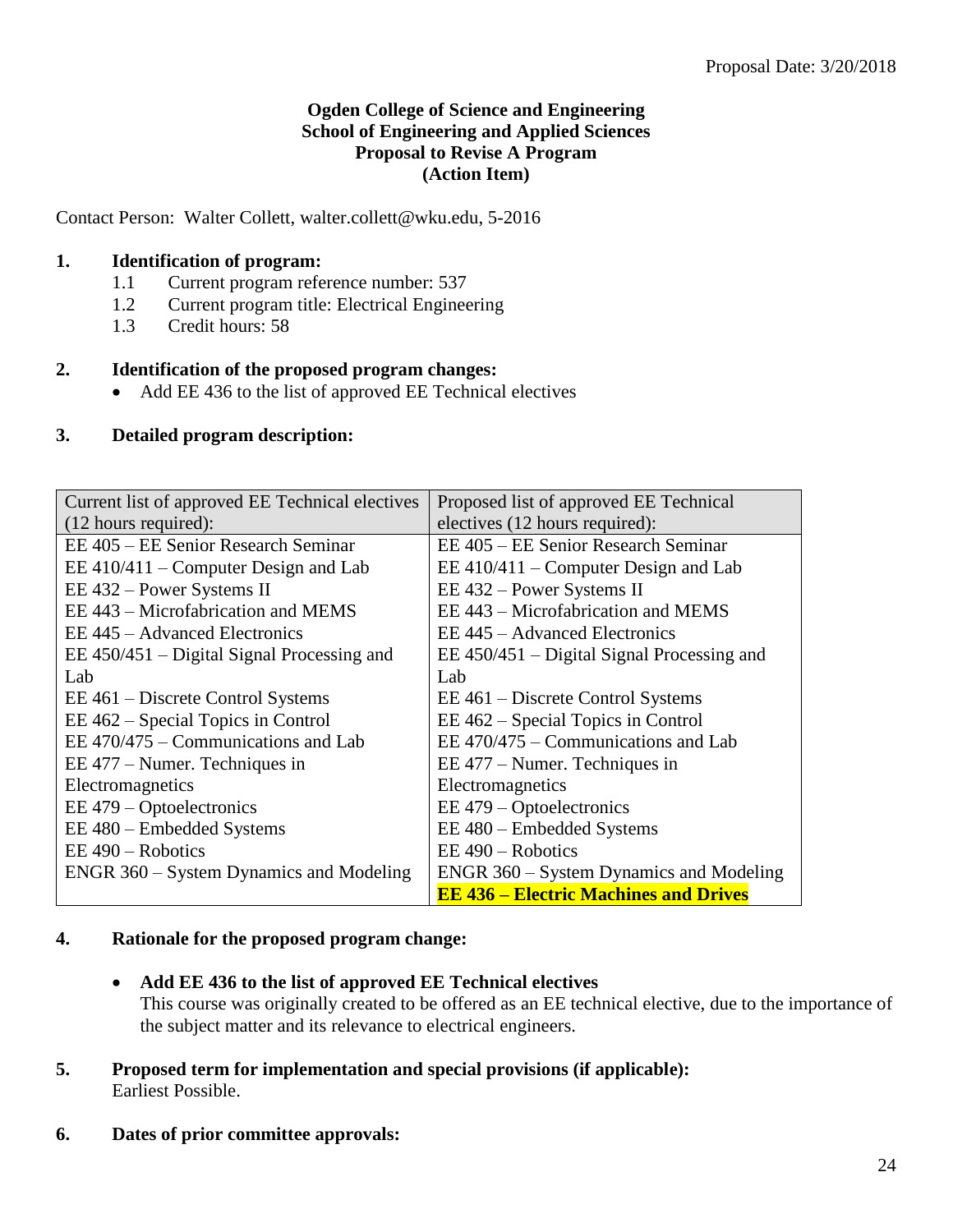School of Engineering & Applied Sciences  $\frac{4}{23/18}$ OCSE College Curriculum Committee 05/03/18 Undergraduate Curriculum Committee University Senate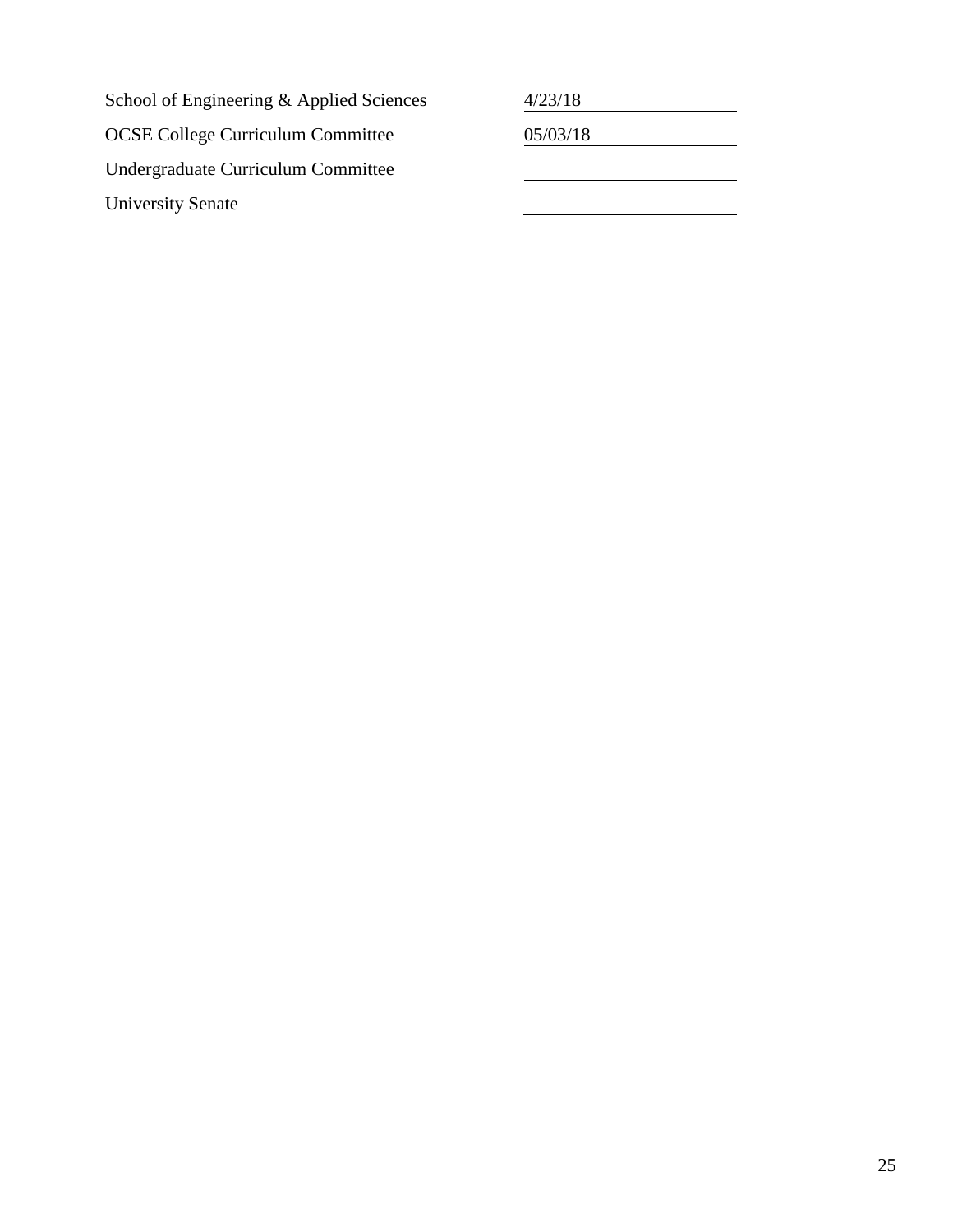# **Ogden College of Science & Engineering School of Engineering and Applied Sciences Proposal to Revise A Program (Action Item)**

Contact Person: Stacy Wilson, [Stacy.wilson@wku.edu,](mailto:Stacy.wilson@wku.edu) 5-6394

# **1. Identification of program:**

- 1.1 Current program reference number: 575
- 1.2 Current program title: Technology Management
- 1.3 Credit hours: 120
- **2. Identification of the proposed program changes:** Proposed program title: Engineering Technology Management
- **3. Detailed program description:** No revisions to required courses are proposed.
- **4. Rationale for the proposed program change:** Several years ago, the graduate program in technology management was renamed "Engineering Technology Management" to better reflect the work the students did after graduation. It is desired to change the undergraduate program title for similar reasons. Also, it is believed that this will aid in the recruiting process for this program.

#### **5. Proposed term for implementation and special provisions (if applicable):** As soon as possible

#### **6. Dates of prior committee approvals:**

| School of Engineering and Applied Sciences | 4/23/18 |
|--------------------------------------------|---------|
| Ogden College Curriculum Committee         | 5/03/18 |
| Undergraduate Curriculum Committee         |         |
| <b>University Senate</b>                   |         |